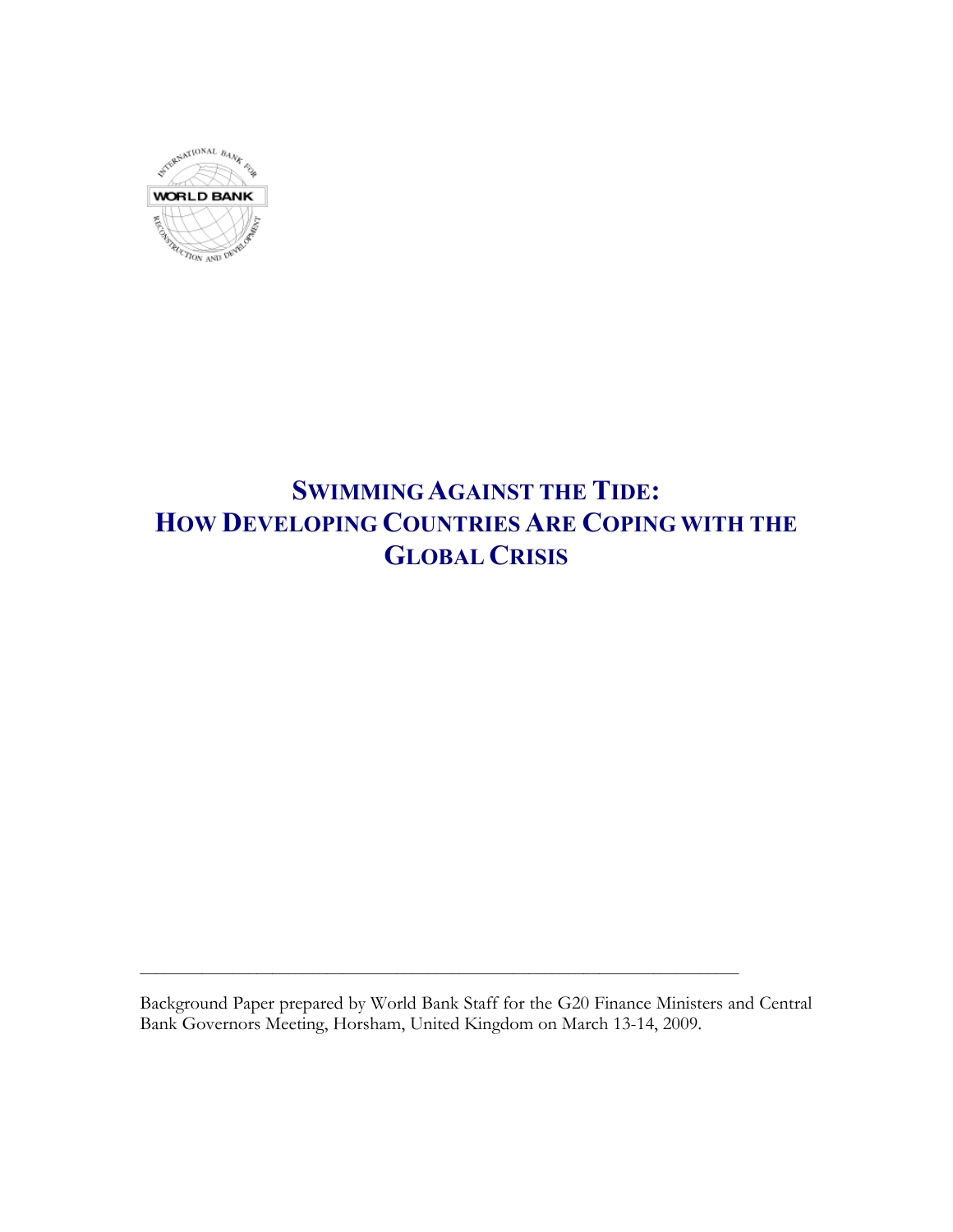## **Swimming Against the Tide: How Developing Countries Are Coping with the Global Crisis**

## **I. Key Messages**

**The sharp global contraction is affecting both advanced and developing countries.** Global industrial production declined by 20 percent in the fourth quarter of 2008, as highincome and developing country activity plunged by 23 and 15 percent, respectively. Particularly hard hit have been countries in Eastern Europe and Central Asia and producers of capital goods. Global GDP will decline this year for the first time since World War II, with growth at least 5 percentage points below potential. World trade is on track to register its largest decline in 80 years, with the sharpest losses in East Asia, reflecting a combination of falling volumes, price declines, and currency depreciation.

**Financial conditions facing developing countries have deteriorated sharply.** The World Bank estimates that developing countries face a financing gap of \$270-\$700 billion depending on the severity of the economic and financial crisis and the strength and timing of policy responses. Even at the lower end of this range, existing resources of international financial institutions would appear inadequate to meet financing needs this year. Should a more pessimistic outcome occur, unmet financing needs will be enormous.

**The financial crisis will have long-term implications for developing countries.** Sovereign debt issuance by high-income countries is set to increase dramatically, crowding out many developing country issuers (private and public). Many institutions that have provided financial intermediation for developing country clients have virtually disappeared. Developing countries are likely to face higher spreads, and lower capital flows than over the past 7-8 years, leading to weaker investment and slower growth in the future.

**The challenge facing developing countries is how, with fewer resources, to pursue policies that can protect or expand critical expenditures, including on social safety nets, human development and critical infrastructure.** This will be especially difficult for LICs: the slowdown in growth will likely deepen the degree of deprivation of the existing poor, since large numbers of people are clustered just above the poverty line and particularly vulnerable to economic volatility and temporary slowdowns. Many of the most affected LICs are heavily dependent on official concessional flows, which will be under pressure in donor countries facing their own fiscal challenges.

**There is a therefore a strong need to expand assistance to LICs to protect critical expenditures and prevent an erosion of progress in reducing poverty.** Attention must be directed to protecting the poor through targeted social spending, including expanded safety nets, and to maintaining and expanding the infrastructure assets that will be critical to restoring growth following the crisis. A concerted effort is also needed to support the private sector, especially SMEs, which are essential to a resumption of growth and job creation in developing countries. Creation of a global Vulnerability Fund, financed with a modest portion of advanced country stimulus packages, could go a long way to providing the resources necessary for these efforts.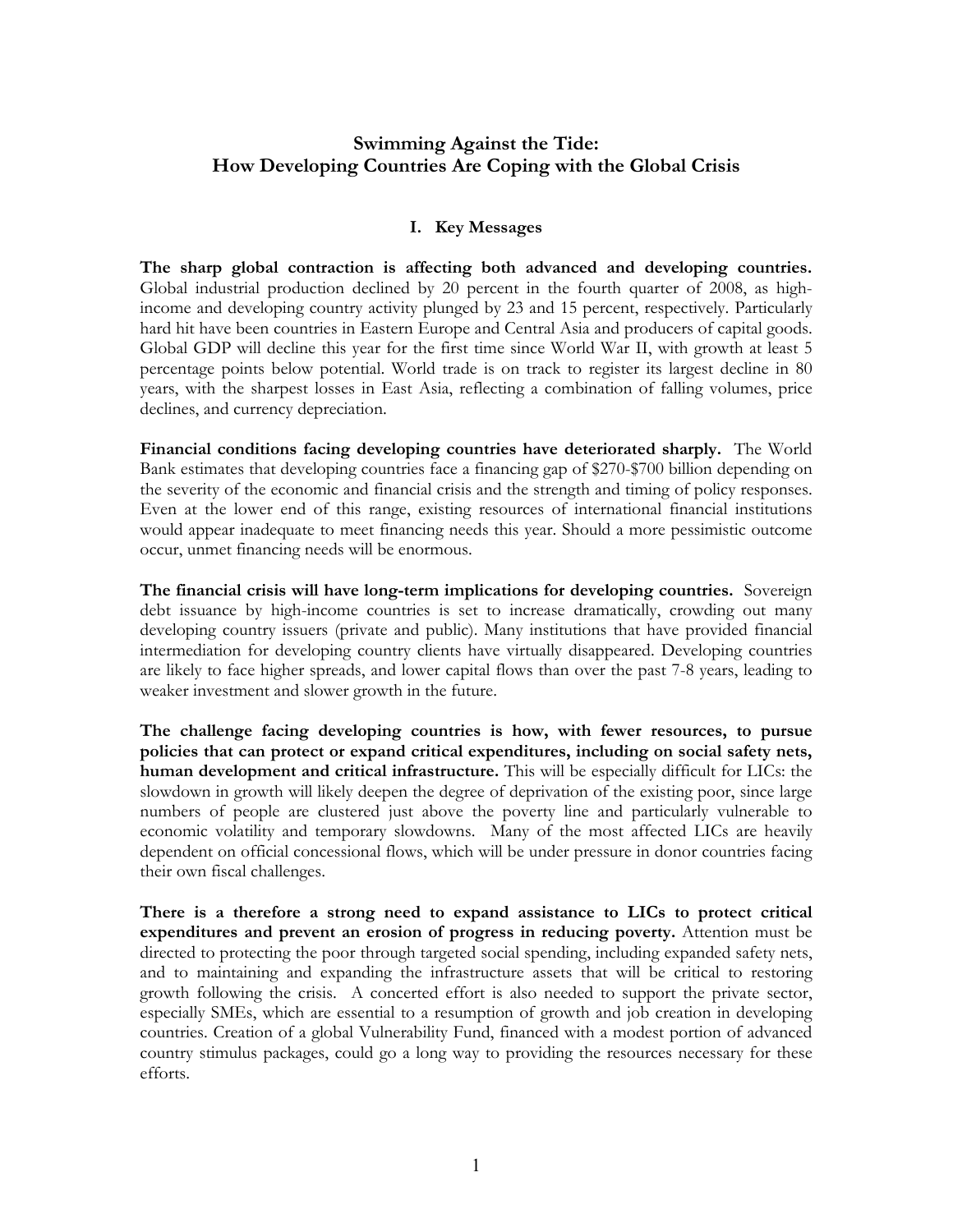#### **II. The Impact of Deteriorating Global Conditions on Developing Countries**

#### **Overall Impact**

**What began as a collapse of the US sub-prime mortgage market quickly spread through the financial system**, eroding the value of capital, undermining the creditworthiness of major global financial institutions, and triggering massive de-leveraging.1 Efforts to restore capital adequacy and uncertainty about the underlying value of assets held in the form of sub-prime mortgage backed securities resulted in capital hoarding, causing liquidity to dry up, ultimately compromising the ability of borrowers to finance transactions in both the real and financial sectors. This in turn reduced demand and employment, undermining consumer and business confidence, and triggering a further contraction in demand. According to the IMF's latest World Economic Outlook Update,2 output in advanced economies is expected to contract by 2 percent in 2009, a sharp downward revision from expectations just a couple of months ago. Forthcoming forecasts by the World Bank and the OECD will likely show a further deterioration in the outlook.

**Evidence of the toll that the financial crisis is having on middle-income countries is mounting.** Growth prospects for emerging market and developing countries have been revised downward by a similar magnitude as for advanced economies. Central and Eastern Europe and the CIS countries are particularly hard hit given their reliance on external borrowing to fuel high credit growth in recent years. Latin America's prospects are closely tied to those of the United States, with the impact being felt through a variety of channels including declining remittance flows. For East Asia, the decline in external demand is partially offset by lower commodity prices and a large fiscal package in China, but the region's export dependence makes adjustment more difficult. In the Middle East, at least until recently, government spending in oil-producing states has been sustained despite a

#### **Box 1**: **Food and Fuel Crisis Hangover: The Case of Malawi**:

Conditions in Malawi at the onset of the global financial crisis were less than propitious, making the economy particularly vulnerable to fallout from the global financial crisis. Foreign reserves had been seriously depleted by the food and fuel crisis (having fallen to less than one month of imports in the first quarter of 2008). The deterioration in the terms of trade in 2007 and much of 2008 increased the trade deficit (in constant volumes) by more than 4 percent of GDP while the sharp decline in fertilizer and oil prices since September 2008 and rising tobacco export prices have only offset a small part of this. These conditions led the authorities to agree to a program supported by the IMF's Exogenous Shocks Facility in December 2008 in an amount equivalent to 1.7 percent of GDP despite the "generally solid performance" under the 3-year PRGF-supported program which had been completed in July 2008. Fallout from the food and fuel crisis earlier in the year, and high fertilizer price subsidies in particular, also caused Malawi's fiscal situation to deteriorate (the overall fiscal deficit excluding grants increased from 13.6 percent of GDP in 2007/08 to a projected -16.9 percent in 2008/2009). This has left the government with little fiscal space should the fallout from the crisis begin to manifest itself more starkly. Further undermining the fiscal situation is a sharp depreciation of the British Pound against the Kwacha, which has reduced the budget support from its largest bilateral donor (DFID) from 2 to 1.5 percent of the budget.

decline in oil prices. For those countries with capital market access, there has been an acrossthe-board increase in spreads since June 2007, with some countries facing increases of more than 2000 basis points.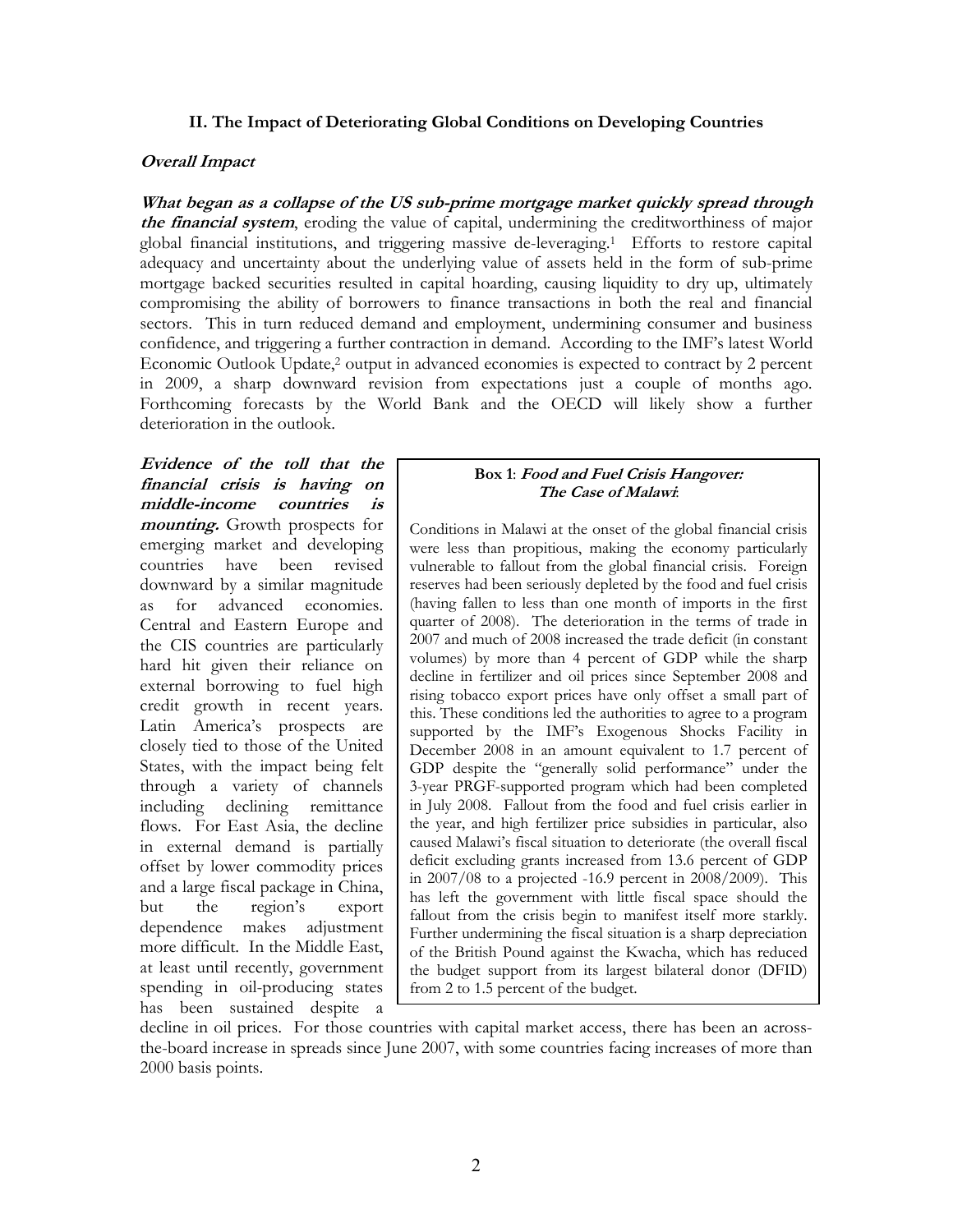**Most low-income countries were shielded from the direct impact of the sudden stop in private capital market flows because they have lower access to such flows.** In Sub-Saharan Africa, for example, banks are largely financed domestically or regionally and do not rely significantly on external borrowing to finance operations. But while slower to emerge, the impact of the crisis on LICs has been no less significant as the effects have spread through other channels. Many LIC governments rely disproportionately on revenue from commodity exports, the prices of which have declined sharply along with global demand. These countries have subsequently come under intense fiscal pressure, particularly those with no access to private capital markets which must, if they are to protect core spending, look to ODA and concessional borrowing to fill financing gaps. Foreign direct investment is falling, particularly in the natural resource sectors, as financing becomes scarcer and as declining commodity prices lead to delays or cancellation of major projects. Remittances, which represent a major source of foreign exchange for many LICs, and an important income support for many households, are expected to contract in 2009 after years of rapid growth. In response to their own domestic fiscal pressures, some donors may find themselves under pressure to scale back concessional assistance on which LICs rely for balance of payments and budget support. For other donors, the challenge of meeting their commitments to increase aid has become much more difficult.

**While many LICs will likely avoid the outright contraction in output seen in advanced economies, <sup>3</sup> they are considerably more vulnerable to an economic slowdown.** The slowdown in growth will likely deepen the degree of deprivation of the existing poor. In many LICs, large numbers of people are clustered just above the poverty line and are therefore particularly vulnerable to economic volatility and temporary slowdowns. Many of the LICs most affected by the crisis have weak institutional capacity, limited fiscal space and high existing levels of household vulnerability which present additional challenges in coping with the growth, fiscal and poverty impacts of the crisis.

#### **Declining Commodity Prices**

**Part of the fallout from the financial crisis has been a precipitous decline in the prices of a large number of basic commodities,** <sup>4</sup> and the weakness in global demand, is expected to keep commodity prices low for a prolonged period. During the second half of 2008, non-energy commodity prices plunged 38 percent, with most indices ending the year well below where they started. In December, non-energy prices fell 6.8 percent, down for the fifth consecutive month on weak global demand. Primary commodity prices continue to display extraordinary volatility, falling swiftly as the downturn in global activity has intensified. Oil prices fell 69 percent between July and December 2008, reversing the oil price increases of the previous 3½ years. Non-oil commodities also



Source: DEC Prospects Group, World Bank

fell 38 percent on average over the same period, with substantial declines in the dollar prices of food commodities, beverages, agricultural raw materials and metals and minerals (Figure 1).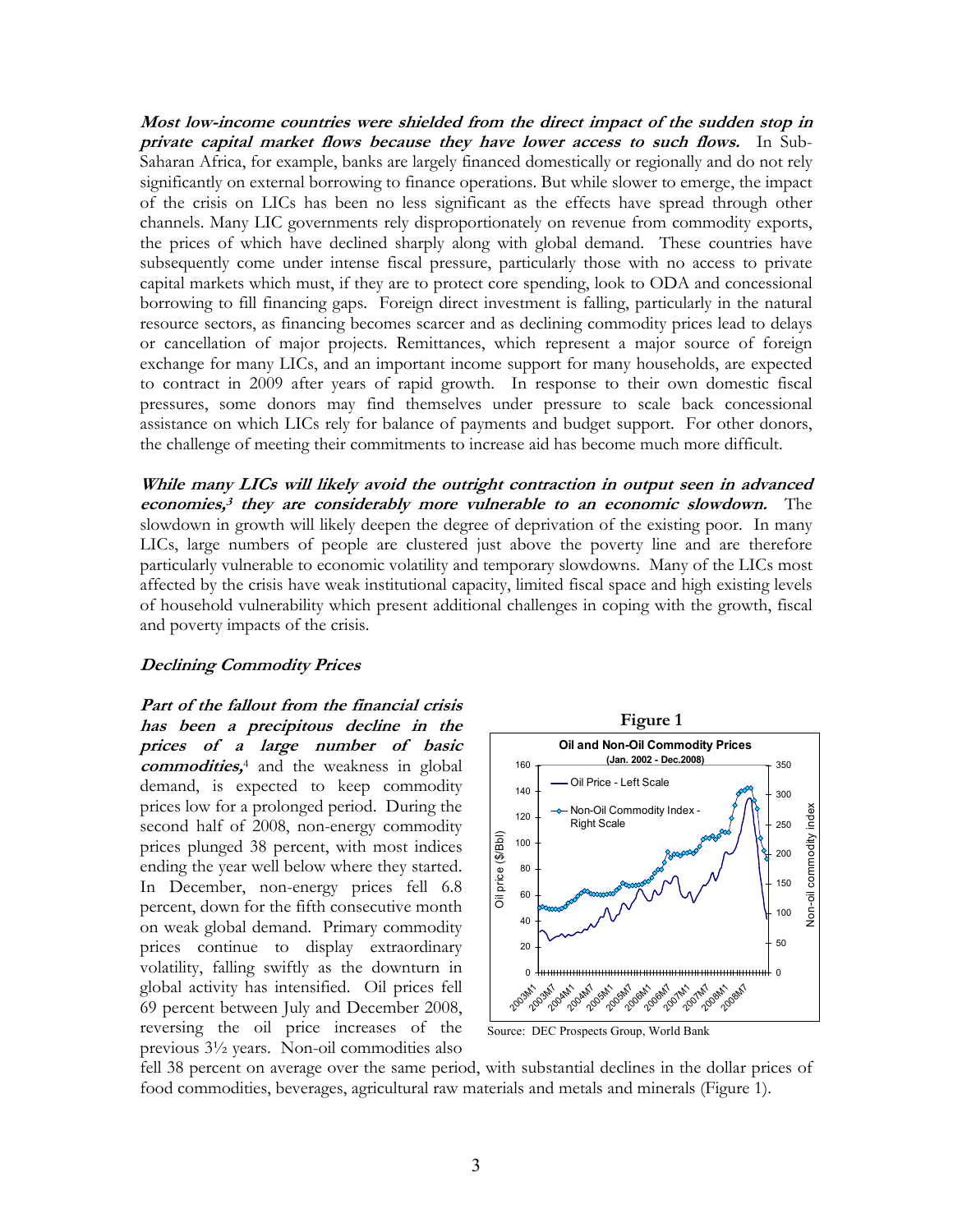**The dramatic fall in commodity prices is affecting different developing countries differently.** Just as the *increase* in food and fuel prices between early 2007 and mid 2008 created both winners and losers among developing countries,<sup>5</sup> the sharp *decline* in commodity prices has done the same. Of the 68 developing countries with available data which experienced deteriorating terms of trade during the first three quarters of 2008, all but eight saw a partial reversal of the deterioration in the final quarter of the year. Of the 39 countries for which the terms of trade improved in the first three quarters, all but two saw a partial reversal in the final quarter. Oil-importing emerging market countries—including many Asian countries—were the top gainers from the oil price decline, receiving an income boost of some 2 percent of GDP, on average.6 Many oil exporters, faced with a sharp drop in prices, have been able to draw on savings and reserves accumulated when prices were at historically high levels and indeed many of the countries that gained from recently high prices have been prudent in saving more of their gains than in previous commodity price booms (e.g., Nigeria). Such expenditure smoothing may help mute the impact of extremely volatile commodity prices on the real economy. Nevertheless, for some low-income commodity producers, the cumulative windfall was not large, particularly relative to their development needs. And for some commodity producers, the high prices from 2007 and into 2008 followed on the heels of a prolonged period during which their terms of trade declined.7

**In many countries, commodities generate a large share of government revenue**. This is particularly the case for major oil exporters and many LICs. In Africa, for example, oil is responsible for generating more than half of all revenues for Congo, Equatorial Guinea, Gabon and Nigeria; cocoa generates almost one-fifth of Cote d'Ivoire's revenue as do minerals in Guinea.<sup>8</sup> On average between 1999 and 2004, cotton and aluminum accounted for almost onefifth of tax revenues in Tajikistan.<sup>9</sup> For at least nine Latin American countries, commodity revenue was, on average, at least 2 percent of GDP between 2002 and 2007.10 For Trinidad and Tobago and Bolivia, respectively, this share has recently been as high as 22 and 12 percent of GDP. Respondents to a survey of Bank country teams in LICs have indicated that commoditybased revenues have already started to decline in many LICs. Careful monitoring of this trend is needed, while at the same time, it is essential that donors increase budget and other financial support to vulnerable LICs to avoid long-lasting setbacks to poverty reduction efforts.

## **Collapsing Global Trade**

**Falling demand in advanced economies has had serious implications for global trade,**  with 2009 expected to experience the first yearly decline in world trade volumes since 1982, the largest decline in 80 years. Advanced country imports are projected by the IMF to contract by 3.1 percent in real terms compared to earlier expectations of no change in volumes, and further downward revision is likely. The counterpart to this is the expectation of a virtually unprecedented decline (of close to 1 percent) in exports from emerging and developing economies. Figure 2 gives some indication of the magnitude of the slowdown in OECD country imports. Although 70 percent of global trade is between advanced countries, developing economies are highly dependent on advanced country markets for their exports. South-South trade only represents about 10 percent of global trade.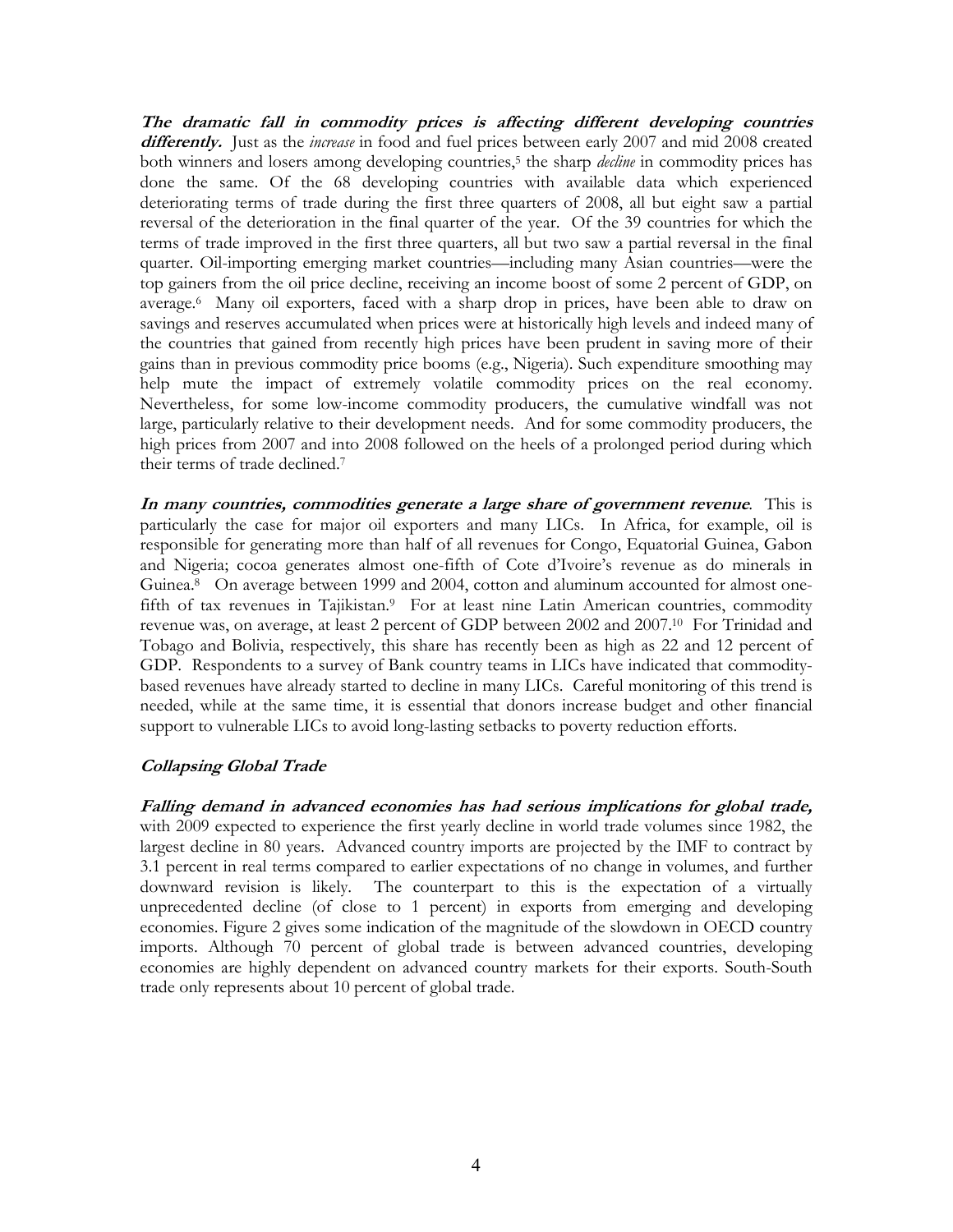**Figure 2:** 



Source: World Bank data and staff estimates.

**Deteriorating growth in global trade has been underway for some time**. In the last quarter of 2008, trade growth turned negative, raising fears in many corners of a

| Table 1<br>US Imports from Developing Countries<br>October-November 2008 |         |                 |
|--------------------------------------------------------------------------|---------|-----------------|
|                                                                          |         |                 |
|                                                                          | Billion | $\mathrm{Ch}^*$ |
| All Developing                                                           | 170.8   | $-3.2$          |
| <b>Middle Income</b>                                                     | 155.0   | $-2.9$          |
| Low Income                                                               | 15.8    | $-5.8$          |
| Sub Saharan Africa                                                       | 11.4    | $-11.5$         |
| East Asia & Pacific                                                      | 2.4     | 13.4            |
| Eastern Europe &<br>Central Asia                                         | 0.1     | $-17.7$         |
| Latin America &<br>Caribbean                                             | 1.1     | $-2.4$          |
| Middle East & North<br>Africa                                            | 0.0     | 38.2            |
| South Asia                                                               | 0.8     | 11.6            |

protectionist backlash (Annex 1). Of the 51 economies reporting fourth quarter data for 2008, 36 show double-digit declines in nominal exports relative to a year ago. Many European countries, including the United Kingdom and Spain, as well as developing countries such as Indonesia, Philippines and Turkey registered a drop in exports of 20 percent or more. In October, India registered its first every year-over-year decline in exports (of 15 percent), following growth of 35 percent in the previous five months. In December, Brazil reported its first trade deficit in almost eight years, as exports plunged 29 percent. Data for January are available for only a handful of countries but show a sharp drop in exports relative to levels a year ago. Longer data lags make it difficult to evaluate what is happening to LIC exports, but a partial picture can be obtained by looking at import data from advanced countries. Table 1 suggests that LIC exports are already being seriously impacted, with US imports from LICs in October-November 2008 down almost 6 percent from a year earlier.

**Weak global demand is compounded by <sup>a</sup> drying up of trade finance.** Traditionally, some 80 percent of world trade is financed through open account transactions, leaving about US\$2.8 trillion to be financed using various trade finance instruments. But with no comprehensive data available, an overall assessment of developments in trade finance is difficult. Emerging evidence suggests that the demand for traditional instruments such as letters of credit is strong as international traders, including in advanced economies, are increasingly requiring means of payment that are more secure than open account transactions.

**Small and medium enterprises (SMEs) are especially challenged by the deteriorating risk** *landscape* and are being crowded out by large firms who had previously financed international sales on "open account."<sup>11</sup> At the same time, the collapse in the supply of trade finance has been compounded by a sharp increase in capital requirements associated with the move to Basel II capital adequacy standards. As a result, the cost of trade finance has increased across the board.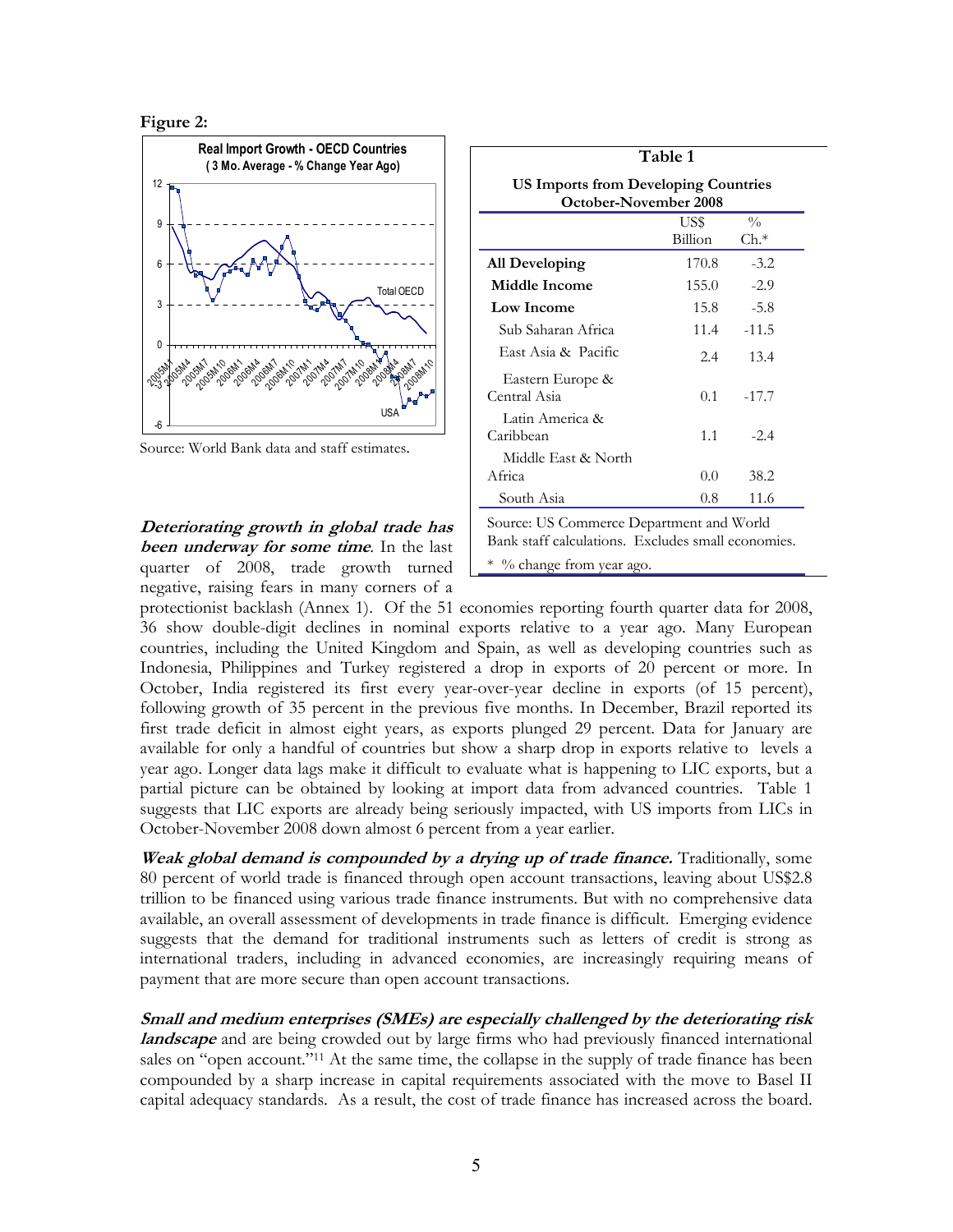According to Dealogic,12 global trade finance shrunk by about 40 percent in the last quarter of 2008 relative to 2007.13 In total, only 116 trade finance loans (excluding aircraft and shipping) were signed in the last quarter of 2008, the lowest quarterly deal count since 2004. Preliminary results from a recent IMF survey of 40 advanced economy and emerging market banks indicate that there was a widespread increase in pricing of all trade finance instruments relative to banks' costs of funds toward the end of 2008, with major traders paying 100 to 150 bps over trend.

### **Disappearing Private Capital Flows**

**Nowhere is the impact of the financial crisis more evident than in the global capital markets on which emerging markets and many developing countries rely**. According to the Institute for International Finance, net private capital flows to emerging markets are estimated to have declined to US\$ 467 billion in 2008, half of their 2007 level.14 A further sharp decline to US\$165 billion is forecast for 2009, with just over three-quarters of the decline due to deterioration in net flows from commercial banks. The Bank estimates that in 2009, 104 of 129 developing countries will have current account surpluses inadequate to cover private debt coming due. For these countries, total financing needs are expected to amount to more than \$1.4 trillion during the year. External financing needs are expected to exceed private sources of financing (equity flows and private debt disbursements) in 98 of the 104 countries, implying a financing gap (i.e., not taking into account flows from official sources) in 98 countries of about \$268 billion. Should rollover rates come in lower than expected, or capital flight significantly increase, this figure could rise to almost \$700 billion.

**There is a growing recognition that the rollover of maturing debt constitutes a key risk to emerging markets**, especially banks and corporates, for which the lack of access, combined with limited domestic capital markets, will put additional financial pressure on governments who themselves are foreign capital constrained. Preliminary estimates suggest that well over \$1 trillion in EM corporate debt and \$2½-3 trillion in total EM debt matures in 2009, the majority of which reflects claims of major international banks extended cross-border or through their affiliates and branches located in emerging markets. Most of this lending is in foreign currency, and for relatively short terms, meaning that the currency and maturity risks are primarily on the balance sheet of EM banks, corporate and households. There is mounting evidence of growing pressure on interbank lines, particularly those extended to the corporate sector. Recent evidence of rollover efforts on public debt of major corporates indeed suggests that even stronger corporates in key emerging markets are struggling.

**While small in global terms, Africa has been relying increasingly on private capital inflows** (Figure 3). But given the small size of domestic securities markets, even a small decline in these flows could have a sizeable impact on securities prices. In terms of market borrowing, there have been no international bond issues by African countries in 2008, compared with US\$6.5 billon in 2007.15

**With credit conditions tightening, foreign direct investment is expected to decline in all regions** (Figure 4) and will be particularly pronounced in those sectors (e.g., mining, oil) for which price declines have been particularly large. The impact of sharply lower oil prices and cuts in production is also having a negative impact on FDI in non-oil producers, particularly in the Arab world, as GCC countries cut their investments abroad. The World Bank's Public-Private Infrastructure Advisory Facility (PPIAF) reports that the value of PPI projects that reached financial closure between August and November 2008 was down 40 percent compared to a year earlier. A recent survey of World Bank economists suggests that concerns about the adverse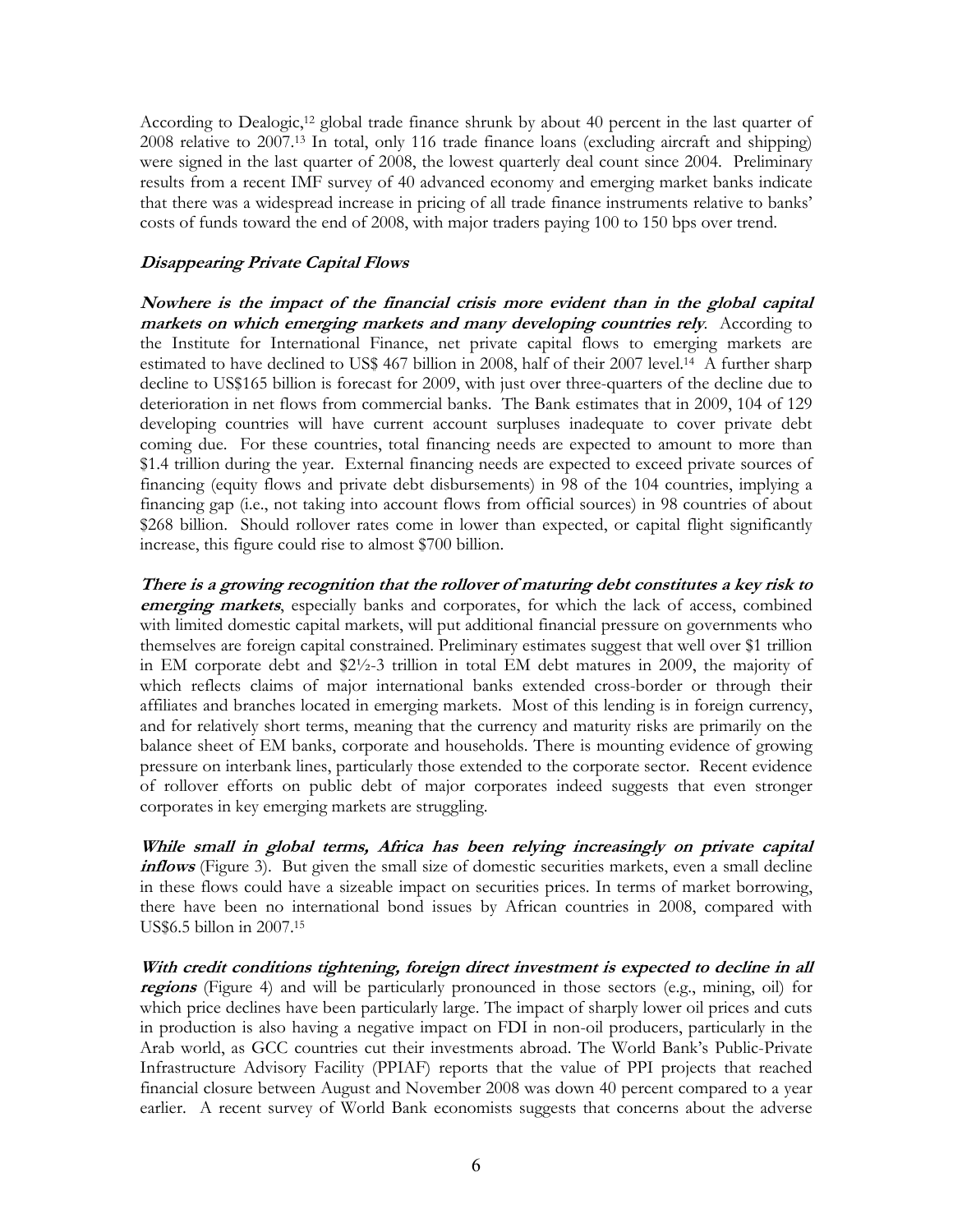impact of the crisis on FDI are widespread, affecting three-quarters of LICs, particularly those in Sub-Saharan Africa and Central Asia. Numerous projects are being cancelled, delayed or at risk of being delayed on account of significantly lower commodity prices.



**Figure 4: Foreign Direct Investment**



World Bank World Development Indicators.

**The shortage of affordable financing will have major repercussions for infrastructure spending, which is critical for longer-term growth**. New private activity in developing countries between August and November 2008 was about 40 percent lower than the same period in 2007, reflecting the impact of the financial crisis on the availability of financing. In several developing countries, major depreciations against the dollar have made foreign currency denominated debt too expensive. About one quarter of projects surveyed by IFC have been delayed, canceled, or are at risk of being canceled. A similar trend was experienced after previous financial crisis. Investments in private infrastructure projects in East Asia and Latin America declined substantially after the late 1990s crises in developing countries and had not recovered their pre-crisis levels by 2007. Maintaining, constructing or rehabilitating much needed public infrastructure such as roads, water supply and sewerage systems, drainage canals, and urban infrastructure (including slum upgrading) is critical to sustained development and growth, including by influencing the location of new private sector activities.

#### **Dropping Workers' Remittances**

Remittance flows are estimated to have reached \$305 billion in 2008, an increase of around 9 percent from 2007, but with a sharp deceleration in the second half of 2008. World Bank projections suggest that remittances to developing countries will fall in 2009 (Figure 5). The steepest decelerations in 2008 have been for Sub-Saharan Africa and Europe and Central Asia, although moving into 2009, South Asia is particularly vulnerable given the importance of the GCC countries as a source of remittances. In the past,

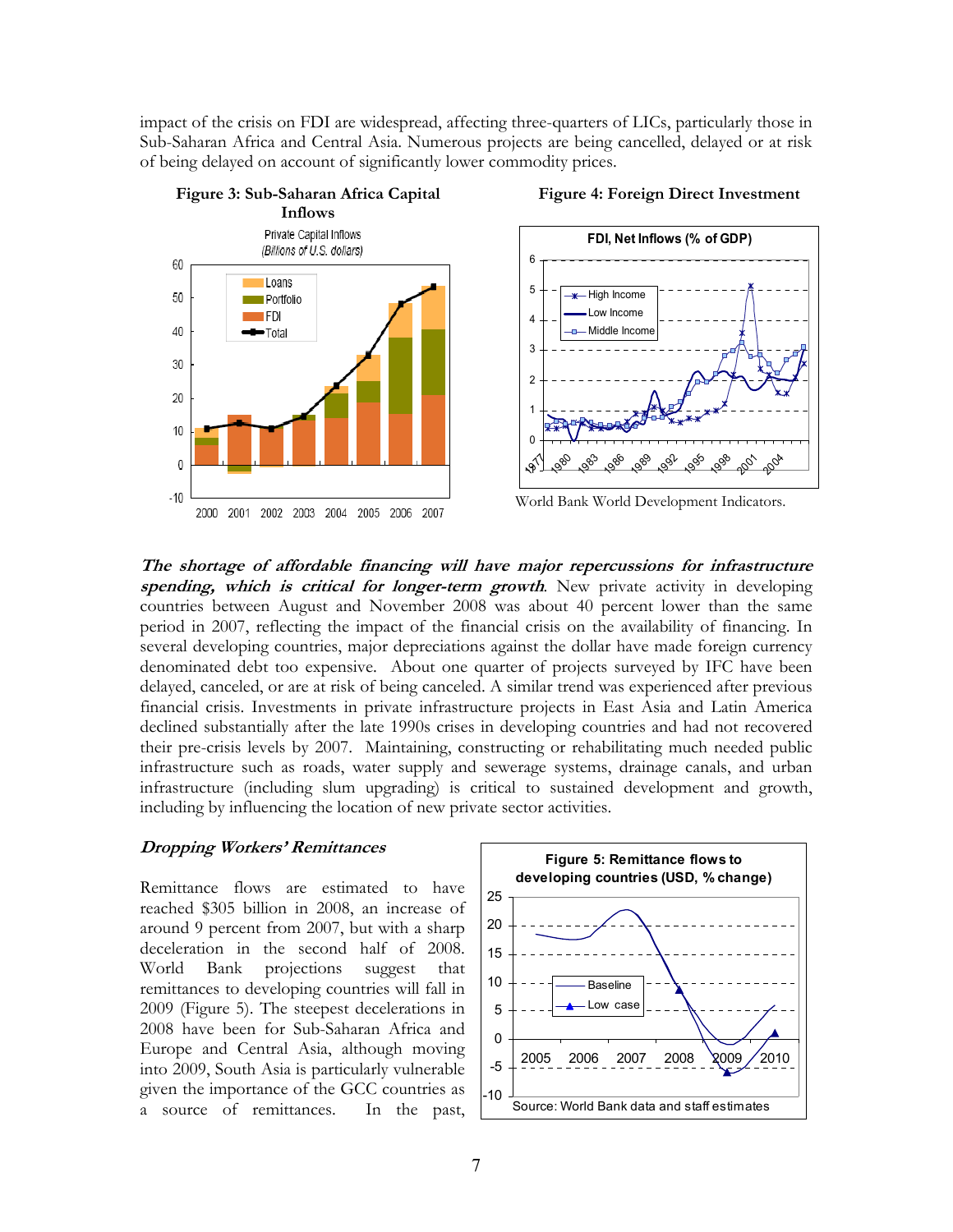remittances have been stable, or even counter-cyclical, during an economic downturn in the recipient economy. This time, however, the crisis has affected remittance source as well as recipient countries. Since workers' remittances traditionally help finance consumption and SME investment in recipient countries, the deceleration in growth and possible decline is of great concern.

**The situation is particularly problematic for those countries for which remittance inflows are large relative to GDP**. The top recipients in terms of the share of remittances in GDP included many smaller economies such as Tajikistan (45 percent), Moldova (38 percent), Tonga (35 percent), Lesotho (29 percent), and Honduras (25 percent), Lebanon (24 percent), Guyana (24 percent). For a number of countries, declines in remittance inflows have been compounded by unfavorable exchange rate movements. Particularly problematic is the situation of countries like Tajikistan, Moldova, Kyrgyz Republic, and Armenia for which Russia is the main source of remittances. Many of these workers are employed in the oil and gas industry, sectors which are suffering from the precipitous decline in prices. Compounding this is the sharp depreciation in Russia's currency in the second half of 2008 and into early 2009 (falling about 35 percent against the US\$), significantly reducing the local currency value of ruble-denominated remittances.

#### **Squeezing Aid Flows**

**Budget support needs are increasing, but ODA commitments are uncertain.** Historically, ODA to low income countries has been quite volatile, falling by around 3 percentage points of

LIC GDP between the early and mid 1990s (Figure 6). Even before the onset of the financial crisis, developed countries as a group were falling short (by around \$39 billion a year) of their Gleneagles commitments to significantly increase their aid and double aid to Africa. The concern now is that official aid flows could become even more volatile in the wake of a widespread global financial crisis and recession. Evidence of the impact of the crisis on donor budgets is mixed. While a few donors have signaled their intention to scale back their ODA budgets others have reaffirmed earlier commitments to increase ODA, at least for the upcoming fiscal year. For many low-income countries, there are few alternatives to development assistance when faced with crisis-related declines in export and





fiscal revenues. Moreover, the channels through which the crisis is affecting them threaten recent progress in increasing social and core infrastructure spending, pointing to a growing need for quick disbursing budget support. With revenue expected to decline significantly, particularly in LICs, the ability to protect core development spending will depend heavily on receiving increased budget support from donors. On the positive side, almost three-quarters of developing countries are deemed to have the institutional capacity to effectively absorb at least some scaling up of budget support.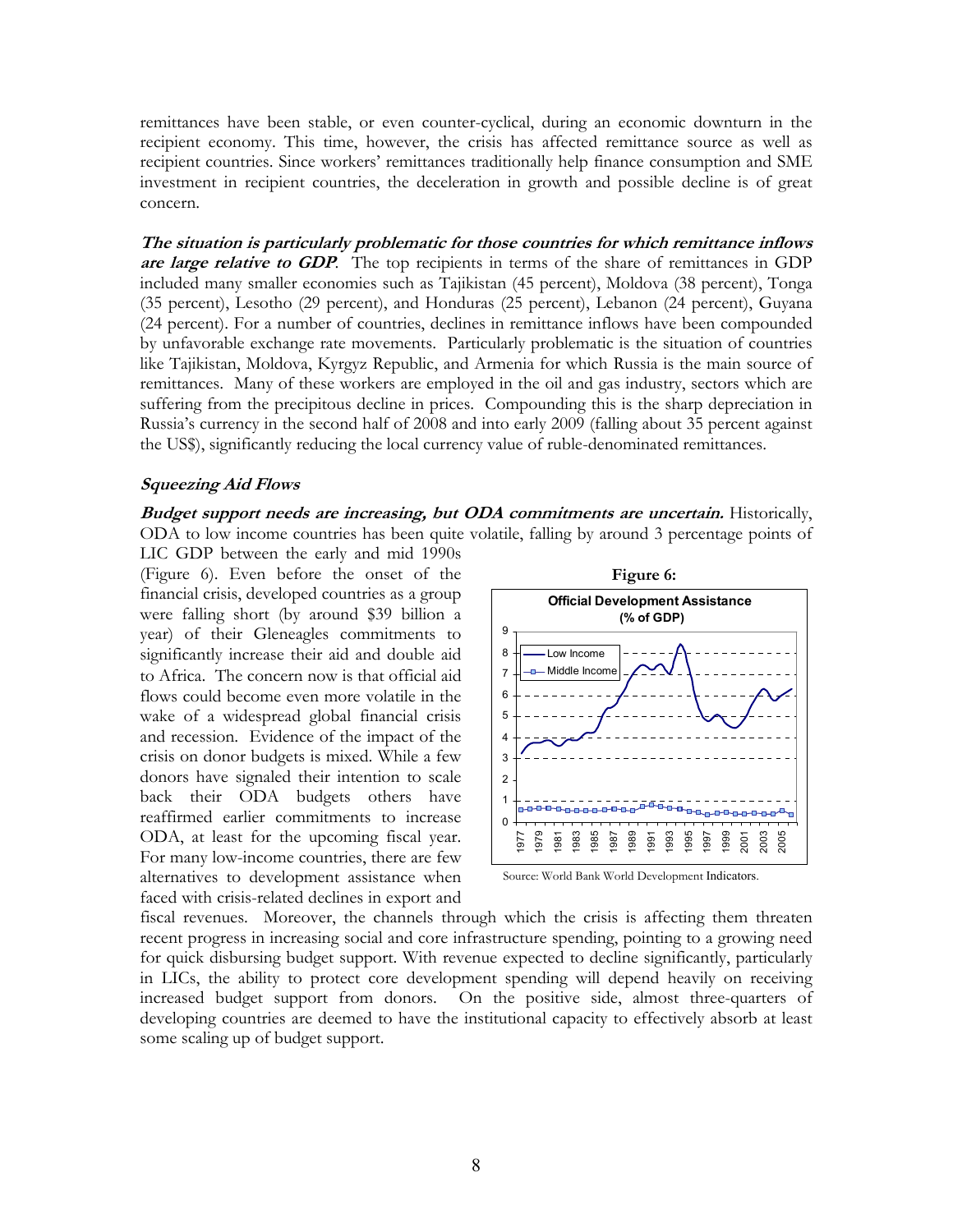#### **III. Impact on the Poor and Most Vulnerable**

**What does this mean for the poor?** The economic crisis is projected to increase poverty by around 46 million people in 2009. The principal transmission channels will be via employment and wage effects as well as declining remittance flows. While labor markets in the developing world will take a while to experience the full effects of the on-going global contraction, there is already clear evidence of the fall-out. The latest estimates from the Ministry of Labor in China show 20 million people out of work. So far, the most affected sectors appear to be those that had been the most dynamic, typically urban-based exporters, construction, mining and manufacturing. The **garment industry** has laid off 30,000 workers in Cambodia (10% of workforce) where it represents the only significant export industry. In **India,** over 500,000 jobs have been lost over the last 3 months of 2008 in export-oriented sectors—i.e., gems and jewelry, autos, and textiles. ILO forecasts suggest that global job losses could hit 51 million, and up to 30 million workers could become unemployed.

**Workers are increasingly shifting out of dynamic export-oriented sectors** into lower productivity activities (and moving from urban back into rural areas). These trends are likely to jeopardize recent progress in growth and poverty reduction resulting from labor shifting to higher return activities. For instance, nearly half of the increase in GDP per capita experienced in Rwanda between 2000 and 2008 is explained by movement of labor away from agriculture into the secondary and tertiary sectors.16

**Declining remittances and migration opportunities are also undermining poverty gains and depressing wages.** Remittances are a powerful poverty reduction mechanism, so that the current forecasts for a significant decline in remittances in 2009, will have strong welfare impacts in some countries.17 Estimates for Tajikistan suggest that halving of the remittance flows would raise the poverty headcount from 53% to 60% and would deepen poverty and inequality.<sup>18</sup> According to recent projections in Bulgaria and Armenia, two countries heavily dependent on migration, a decline of 25% in remittances would increase poverty rates among recipients from 7% and 18% respectively to nearly 23% and over 21% respectively.19 The international return flows of migrants as well as reduced new departures will reinforce the shortage of employment opportunities and further strain tight labor markets in the developing world.

**Falling real wages and employment impede households' ability to provide adequate food and necessities** to their members, particularly given their already stretched coping mechanisms from the 2008 food and fuel crises. Compounding this is the very real risk that, in many countries, fiscal pressures will result in reduced services to the poor, which is particularly problematic at a time when people are switching from private to public education and health services. Absent assistance, households may be forced into the additional sales of assets on which their livelihoods depend, withdrawal of their children from school, reduced reliance on health care, inadequate diets and resulting malnutrition. The long-run consequences of the crisis may be more severe than those observed in the short run. When poor households withdraw their children from school, there is a significant risk that they will not return once the crisis is over, or that they will not be able to recover the learning gaps resulting from lack of attendance. And the decline in nutritional and health status among children who suffer from reduced (or lowerquality) food consumption can be irreversible. Estimates suggest that the food crisis has already caused the number of people suffering from malnutrition to rise by 44 million. 20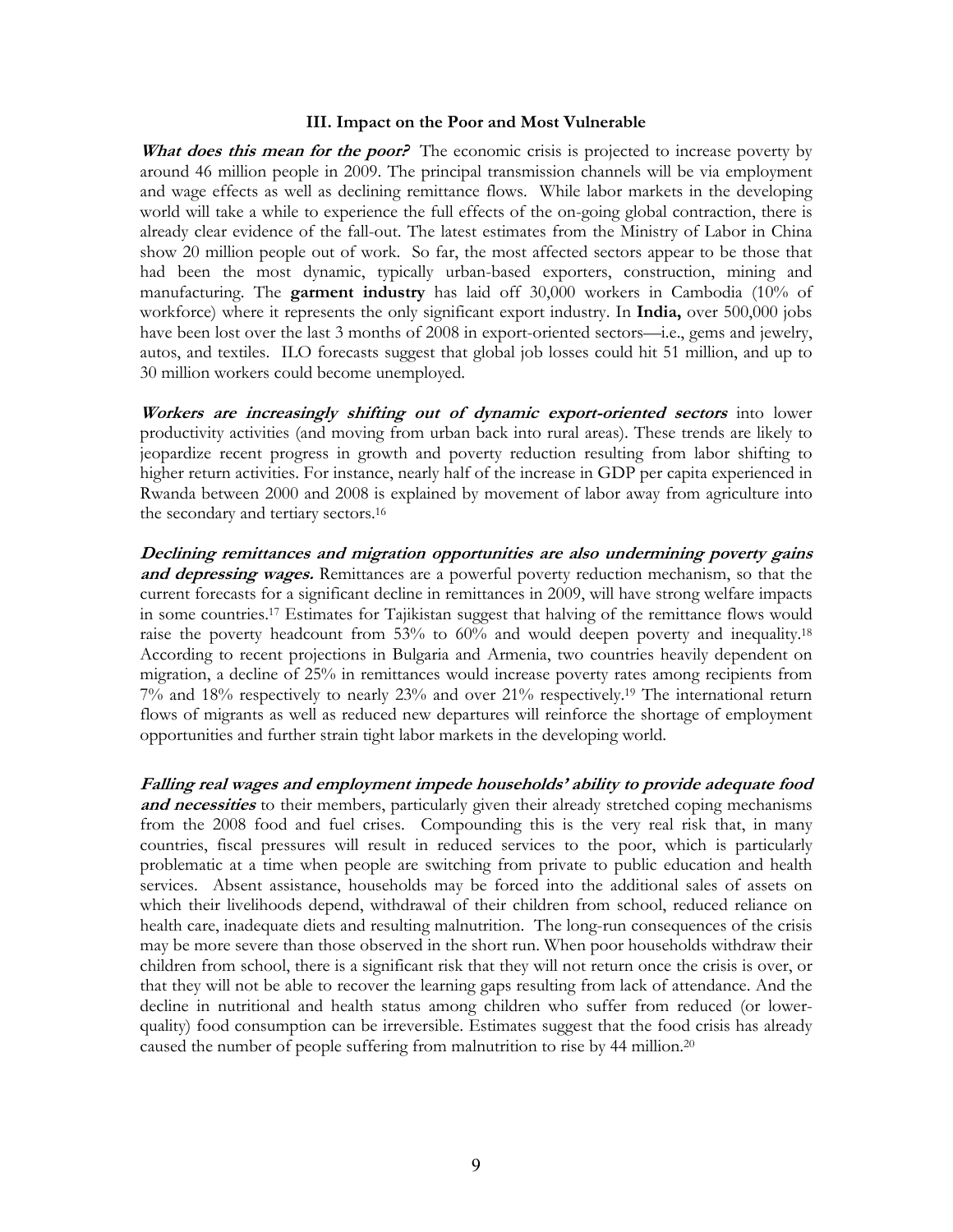#### **Experience from past crises suggests the potential for a slowdown in progress towards the MDGs** (Figure 7). Even prior to the crisis, most human development MDGs—especially for

child and maternal mortality but also primary school completion, nutrition, and sanitation—were unlikely to be met. Until recently, stronger progress in reducing income poverty had put the MDG for poverty reduction within reach at the global level, but the combination of food, fuel, and now, financial crises, has raised new obstacles. While the magnitude of the setback is difficult to assess at this point, countries that suffered economic contractions of 10



**Figure 7: Progress towards MDGs --- all developing countries** 

percent or more between 1980 and 2004 experienced, for example, more than one million excess infant deaths. Evidence suggests that growth collapses are costly for human development outcomes, as they deteriorate more quickly during growth decelerations than they improve during growth accelerations. The average GDP growth rate of developing countries is now projected to fall in 2009 to less than half the pre-crisis rate. The projected lower growth path will sharply slow the reduction in infant mortality. Preliminary analysis shows that, as a result, infant deaths in developing countries may be 200,000 to 400,000 per year higher on average between 2009 and the MDG target year of 2015 than they would have been in the absence of the crisis. Unless reversed, this corresponds to a total of 1.4 to 2.8 million excess infant deaths during the period. Progress towards the MDGs is expected to pick up when growth recovers, but achievement of the goals will be further delayed.

#### **IV. Policy Challenges in Responding to the Crisis**

In responding the global economic crisis, developing and emerging market countries will face three main challenges:

- ! *Stabilization:* The crisis threatens growth, employment, and balance of payments stability even in those countries that have made significant improvements in macroeconomic management in recent years. Give the unprecedented severity of the crisis, few countries will be able to avoid heavy pressures on their fiscal and external positions. The challenge for policymakers in this environment is to assess their ability to undertake countercyclical policies given the resources available to them as well as their institutional and administrative capacity to rapidly expand and adapt existing programs. 21
- ! *Protecting Longer-Term Growth and Development*: An important lesson learned during the Asian crisis is that neglecting core development spending during a major crisis can have large longrun costs. Responding to immediate fiscal pressures by putting off maintenance of existing infrastructure essential for economic development, for example, can lead to costly rehabilitation over the longer term and also hold back economic recovery. The same can be said of reduced public spending on human capital development, such as basic education.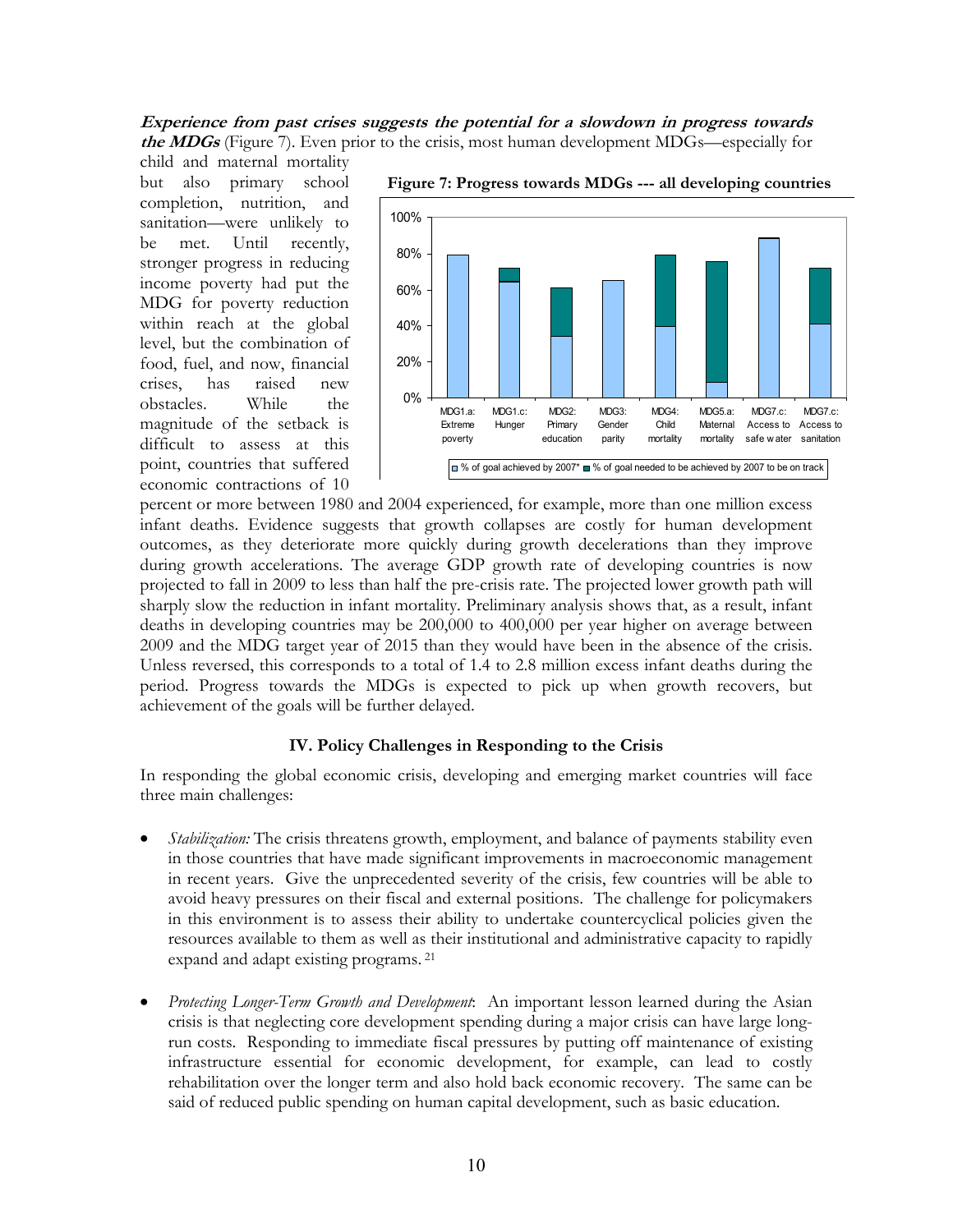*Protecting the Vulnerable.* Inevitably, the crisis will impact social and human development objectives. Declining growth rates combined with high levels of initial poverty leave many households in developing countries highly exposed to the crisis. The Bank estimates that of 116 developing countries, 94 have experienced decelerating growth, of which 43 experience high levels of poverty. This implies new spending needs and may warrant a re-prioritization of existing public spending. While impacts are country specific, the crisis entails real risks for future poverty reduction and exposes poor and vulnerable households to potentially severe welfare losses. Households in the poorest countries are the most in danger of falling back into poverty and have less access to safety nets to cushion the impact. To some extent, countries that established or improved the efficiency of social safety nets during the food and fuel crisis can utilize these channels to protect the poorest and most vulnerable. Critical to protecting households in exposed countries will be the ability of governments to cope with the fallout and finance programs that create jobs, ensure the delivery of core services, and provide safety nets. However, given the scarcity of resources, the challenge remains to continue to improve the targeting and effectiveness of social support.

**Pursuing these objectives can require significant resources.** But in an environment characterized by rising needs and scarce resources, policymakers face difficult challenges of setting spending priorities and maximizing the development impact of their spending. These challenges are particularly daunting for debt-distressed countries for which the resources constraints are often greatest. Even if a country's public debt is low, it may find it difficult to finance a large fiscal stimulus package.

**There is also considerable uncertainty with respect to both the severity and length of the economic downturn, further complicating the task of policy makers.** A less protracted slowdown would suggest a focus on shorter term measures that are easily reversible, emphasizing (where possible) the acceleration of pre-existing spending plans rather than new initiatives. A more protracted slowdown would lengthen the horizon over which it would be desirable to implement countercyclical polices. With no clear sense of the length and depth of the crisis, contingency planning and enhanced monitoring of evolving economic and fiscal conditions will be critical.

#### **V. Limiting the Damage from the Crisis**

**To date, all advanced economies and a majority of developing countries in the G-20 have announced plans for some level of fiscal stimulus.** As of end January, this amounted to almost US\$1 trillion for 2008 and 200922 combined, with a further US\$650 billion in 2010. Of these amounts, the major portion—more than four-fifths—is being undertaken by advanced economies. With virtually all countries expected to be affected by the crisis, many will be looking to cushion the impact on their citizens. Yet, according to Bank analysis, only one quarter of vulnerable developing countries are in a position to expand their fiscal deficit to undertake significant countercyclical spending.23 Moreover, one-third of these countries is aid dependent and will require additional external support to finance increased spending.

**At the same time, there is a clear need for countercyclical fiscal stimulus in response to the contraction in global demand.** However, many countries, particularly LICs, lack the resources to undertake the types of measures that could make a real difference in the lives of those impacted by the crisis. To a significant extent, a country's ability to respond to the needs of its people is a function of its fiscal and external positions leading into the crisis, with countries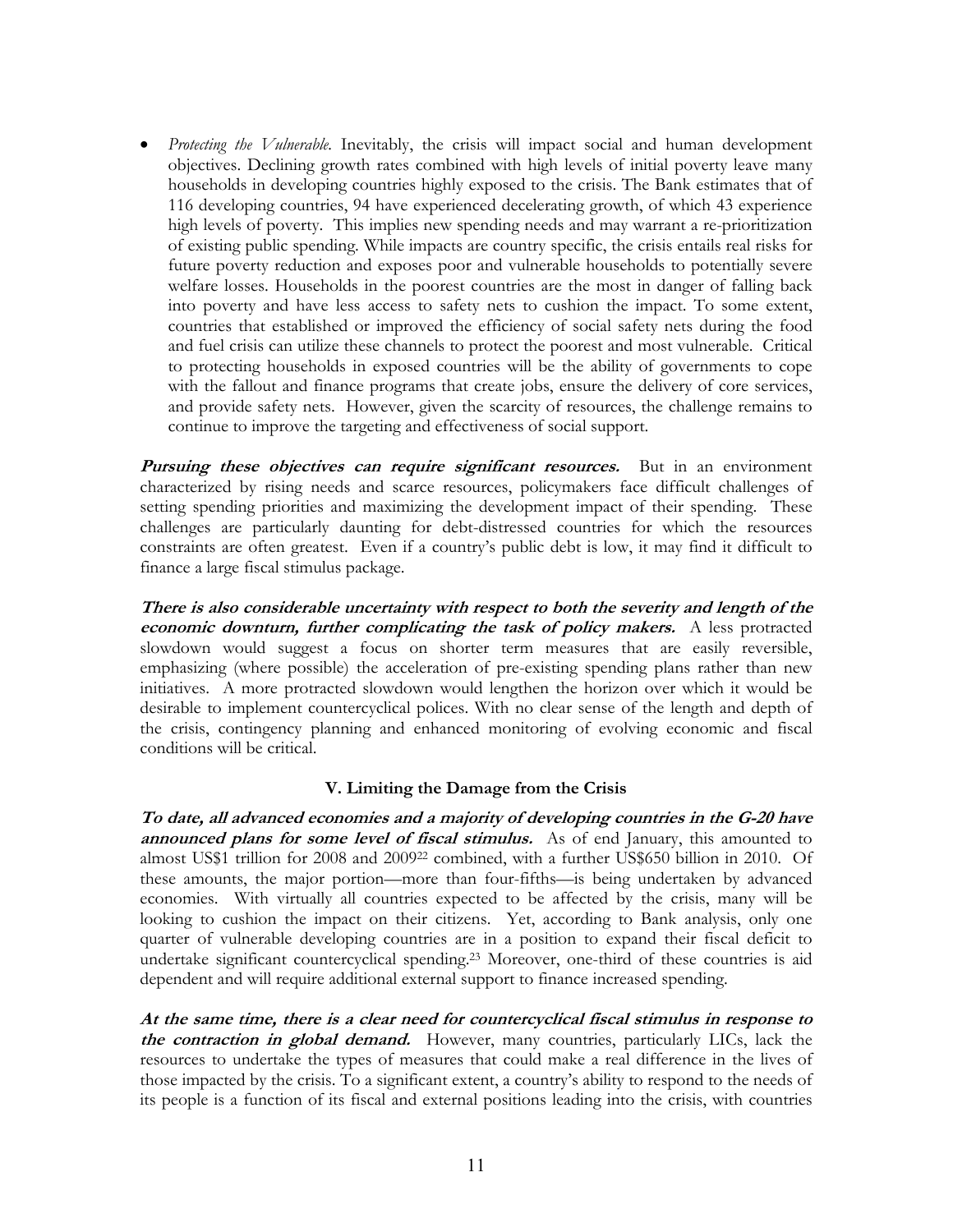that have a more favorable starting position more likely to have room to implement countercyclical fiscal policy. 24 Countries with large accumulated reserves and fiscal surpluses, for example, may be able to offset some of the drag on the domestic economy through discretionary expenditure and tax measures. But many governments, particularly in LICs and countries negatively impacted by the earlier food and fuel crisis, have found it increasingly difficult—if not impossible to cushion the effects of the crisis on their populations, as weak revenue performance puts budgets under additional pressure, placing the delivery of basic services at risk and precluding the adoption of a stimulus packages without external assistance. Many of the countries most affected by the crisis, and those at the lower end of the development scale, also have weak institutional capacity and

#### **Box 2: India's Infrastructure Response**

In response to rapidly deteriorating growth, the central government has allowed the India Infrastructure Finance Company Limited (IIFCL) to raise r400 billion (0.7 percent of GDP) to help with the financing of projects (largely for road and ports) that were being implemented as public-private partnerships (PPPs). The infrastructure projects that are eligible for financing (mainly in the roads and port sectors) were well-advanced in their design and many were near financial closure prior to the crisis and had been, or were at the risk of being, delayed on account of the global credit crunch. The additional resources being made available through the IIFCL will refinance loans originally provided by commercial banks. This will ensure that these projects, which will help address some of the infrastructure bottlenecks that have been a huge constraint on India's long-term growth, are able to proceed, and help support aggregate demand and protect jobs during the economic downturn.

high existing levels of household vulnerability, which will make it very difficult for them to cope with the growth, fiscal and poverty fallout from the crisis.

**With the expectation of falling revenues and a scarcity of affordably-priced capital, protecting core social and infrastructure spending will become more difficult**. And with the likely increase in demand for social safety nets, particularly as unemployment rises, the cost of existing social support programs can be expected to increase. But as noted previously, the long-term cost of neglecting either social support or infrastructure maintenance can be significant, 25 suggesting a critical need to protect spending in these areas.

**In many cases, the drying up of liquidity will threaten the viability of developmentallyimportant public-sector or public-private capital projects.** The disappearance of financing could be the result of a fundamental shift in market conditions making it difficult for governments to follow through on previous plans to borrow from markets or, in the case of public-private partnerships, the inability of a private-sector partner to finance its originally agreed participation. Projects of this type that are well advanced could favorably impact domestic demand quite quickly if completed. Were they delayed or even cancelled due to the evaporation of expected financing, an important part of the foundation for future growth in output, employment and productivity would be lost. Recognizing this, policymakers in a number of countries are working to put in place alternative arrangements to replace financing no longer available from private partners (Box 2).

**Getting the "biggest bang" for the stimulus "buck" will be key to limiting the damage** *caused by the crisis.* Augmenting or accelerating the implementation of existing public works or investments may be one option that is open to policymakers in developing countries**.** Assuming both financing and implementation capacity are available, bringing forward future spending to a time when labor market conditions are particularly weak can help preserve jobs and head off a potential burden on social safety nets. Augmenting spending on, for example,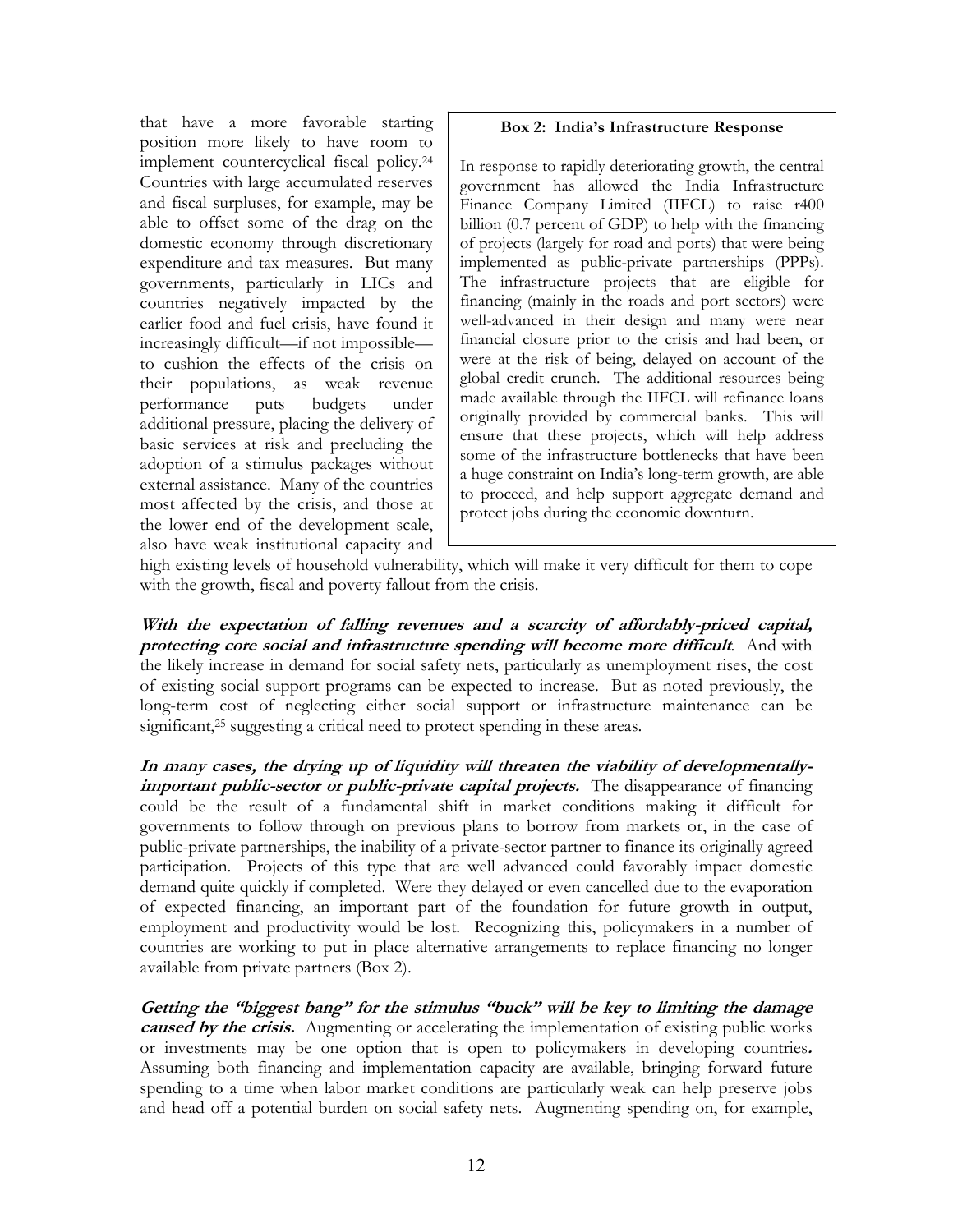maintenance of existing infrastructure, particularly when it is in disrepair, may also provide a rapid channel for generating employment consistent with enhancing longer-run growth and development.

**New spending initiatives (including on infrastructure) are also an option, if appropriate financing can be mobilized, particularly if they can be implemented quickly and are expected to contribute to a country's long-run growth potential.** Investments in clean technology could conceivably fall into this category. However, uncertainty about the length of the crisis, and the difficulty in obtaining longer-term financing commitments in current market conditions, suggests the need for caution in approaching ambitious projects for which a significant share of spending may not take place for several years. Besides the opportunity cost in terms of forgoing a more immediate fiscal stimulus, there is the risk that such spending ends up being pro-cyclical.

**To lay the ground for recovery, it will also be important that small and medium-sized enterprises are able to obtain the financing necessary to create and develop opportunities for growth and employment.** SMEs play a critical role in economic recovery, often acting as the "best safety net". This highlights the importance of protecting access to financing for this particular vulnerable segment of the private sector. A number of initiatives are underway, including through the use of public guarantees to private financial institutions to support the ongoing provision of finance to SMEs Using newly gathered data for 91 banks from 45 countries, research by World Bank staff finds that banks in developing countries perceive the SME segment to be highly profitable, but see (in descending order) macroeconomic instability, high interest rates, and exchange rate risk as the main obstacles to continued lending.<sup>26</sup> This underlines the importance assigned by policymakers to macroeconomic stability in creating an environment conducive to recovery.

#### **VI. Responding to the Crisis—How the World Bank is Helping**

**The World Bank Group has an important role to play in helping developing countries assess and respond to the challenges presented by the global economic crisis.** The Bank is well positioned to play a role in helping its clients stabilize their economies, preserve and enhance the foundations for longer-term economic growth, and protect the most vulnerable against fallout from the crisis. Because of the magnitude of the crisis and the heterogeneity of its impact on individual developing countries, the Bank is mobilizing a wide range of support, which will be tailored to country and community needs, including through technical assistance and policy advice, direct financing, and by helping to leverage financial support from a variety of public and private sources. The Bank is actively working with other IFIs and MDBs to design, develop and implement many of the new approaches and instruments it is proposing

**Taken together, financial needs are considerable.** The World Bank Group is stepping up its financial assistance to its clients on a number of fronts. There is scope to almost triple lending to around \$35 billion in FY2009, and lending volumes could potentially reach \$100 billion over the next three years. Following its record 15th replenishment, IDA is positioned to assist LICs in dealing with the impact of the global financial crisis, with commitments amounting to nearly \$42 billion over the next 3 years, and scope for front-loading this support over the next year. The Bank is at the forefront of global efforts to mobilize resources for developing countries, particularly those without the means to cushion the impact of a crisis not of their making.

## **Central to this effort is a World Bank proposal for an umbrella Vulnerability Fund to**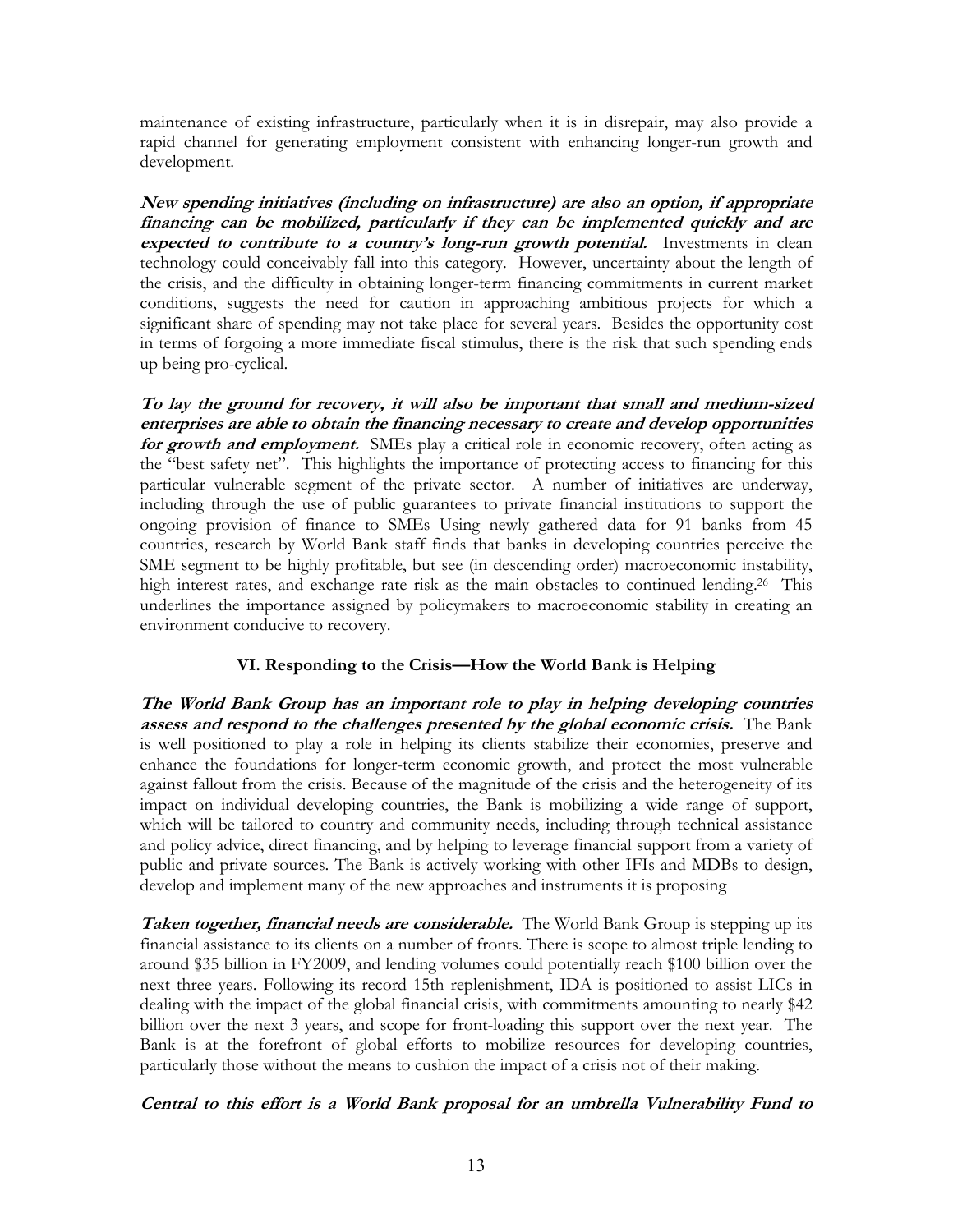**which developed countries could dedicate 0.7 percent of their planned economic stimulus**. The Vulnerability Fund, which could channel resources not only through the Bank but also through the UN or other MDBs, would help countries without the resources to respond to the crisis by funding investments in three key areas:

- ! **Infrastructure projects** that would help put people in developing countries back to work while building a foundation for future growth and productivity.
- ! **Safety net programs**, such as conditional cash transfers that make it possible for people to keep their children in school, get adequate nutrition and seek health care.
- ! **Financing for small and medium-sized businesses and microfinance institutions** to help the private sector create jobs.

**The Bank continues to adapt its financial instruments to the specific needs of its clients**. The World Bank Group is also establishing a comprehensive IBRD/IDA Vulnerability Financing Facility (VFF) to streamline its support to protect the poor and vulnerable during global and systemic shocks. The VFF could be one option for countries wishing to contribute to the Vulnerability Fund. Along with its support to the private sector and to sustain infrastructure investment, the VFF is part of an emerging framework for addressing developing country vulnerability to crises. The VFF currently incorporates three initiatives: (i) the Global Food Crisis Response Program (GFRP); (ii) the IDA Fast-Track Facility, which will fast-track up to \$2 billion of financial assistance, with potential to increase this amount in future; and (iii) the Rapid Social Response Fund to help protect the poor and vulnerable in middle and low-income countries affected by different dimensions of the global crisis. These initiatives focus respectively on three key areas of vulnerability response: (i) agriculture, which is the main livelihood for the majority of the world's poor, (ii) programs to protect investments in longerterm development in the poorest countries, and (iii) employment, safety nets and protection of basic social services to help the poor and vulnerable groups cope with crisis.

**To respond to the challenges the current crisis presents for the infrastructure sector, the WBG is also launching an Infrastructure Recovery and Assets (INFRA) Platform.** The objectives of the three-year INFRA Platform are to: (i) stabilize existing infrastructure assets by restructuring current portfolios, covering maintenance costs, and advising clients on currency and interest rate risk management; (ii) ensure delivery of priority projects through Public Expenditure Reviews and government capacity building, by accelerating disbursements and/or identifying additional financing, and by seizing the opportunity for "green infrastructure" through access to leveraging facilities, (e.g. Carbon Partnership Facility, Clean Technology Fund); (iii) support Public Private Partnerships (PPPs) in infrastructure through advisory and restructuring support, use of Bank Group guarantees, innovative instruments, and in coordination with the IFC Infrastructure Crisis Facility; and (iv) support new infrastructure project development and implementation by providing financing and advice to governments launching growth and job enhancement programs, as well as new infrastructure projects.

IBRD/IDA aims to support the achievement of the INFRA Platform objective through.

- ! Direct IBRD and/or IDA funding of infrastructure projects of up to \$15 billion per year
- Diagnostic and advisory support to identify countries most at risk and projects most appropriate for INFRA support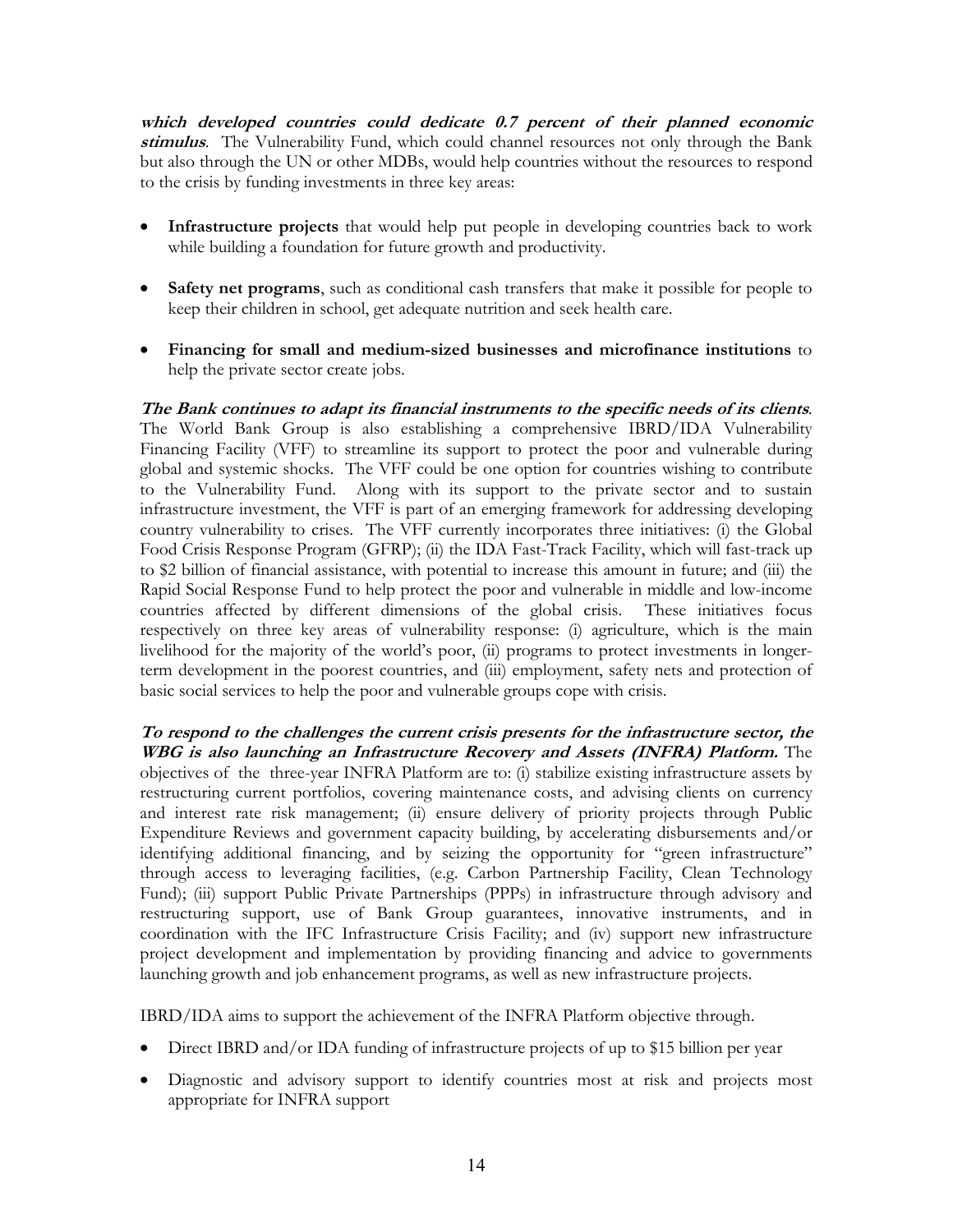- ! Technical assistance to governments in the development of fiscal stimulus packages
- ! Providing parallel financing to ensure collaboration and complementarity among bilateral and IFI financing for priority projects
- ! Providing concessional financing for project preparation and financing for priority projects to mobilize additional funds for infrastructure development

**In addition to direct financial support, the Bank continues to provide developing countries with access to diagnostic and capacity-building instruments** like Public Expenditure Reviews (PERs) and Debt Management and Performance Assessments (DEMPA)—the former to help improve budget management and identify priority expenditures to be protected should financing shortfalls persist, the latter as a critical tool for assuring essential fiscal sustainability. The value to developing countries of these instruments has increased in a resource constrained environment, as will the usefulness of technical assistance to improve revenue and customs administration. A number of client countries are also looking for assistance in building bank supervisory capacity to enable them to more effectively monitor developments and respond to weaknesses in domestic financial sectors as they emerge.

**The IFC Private Sector Platform will provide support to the private sector in LICs and vulnerable MICs for crisis-related activities.** The International Finance Corporation (IFC) has launched or expanded five facilities to address problems experienced by the private sector. Financing for the new facilities is expected to total about US\$30 billion over three years, combining IFC funds and externally mobilized resources, including from governments, export credit agencies, and international financial institutions. Among the efforts underway are:

- **Expansion of the Global Trade Finance Program (GTFP).** The existing program, which offers banks partial or full guarantees on the payment risk in trade transactions, was doubled in size and can now support up to US\$18 billion in short-term trade finance over the next three years. Since its inception in September 2005, US\$3.2 billion in trade guarantees have been issued in support of 2,600 transactions. Of these, 48 percent were for banks in Africa, 70 percent involved small and medium enterprises, half supported trade with the world's poorest countries, and 35 percent facilitated trade between emerging markets. The expanded facility is expected to benefit participating banks in more than 65 developing countries.
- ! **Creation of a Global Trade Liquidity Pool (GTLP).** While expansion of the GTFP greatly increases the potential to support trade finance through the use of guarantees, the severe shortage of liquidity has made it difficult for many companies to line up the basic financing to be guaranteed. IFC is therefore working with a number of partners to create a funded Global Trade Liquidity Pool and will seek Board approval for its adoption at the end of March. With the involvement of a number of global or regional banks active in trade finance, the GTLP will fund trade transactions for up to 270 days and will be self liquidating once conditions for trade finance improve.
- **Bank Recapitalization Fund.** IFC recently approved a US\$3 billion Bank Recapitalization Fund to provide Tier I and Tier II capital to distressed banks in emerging markets which lack alternative sources of financing. It will also provide advisory services to strengthen private sector development and improve economic and financial performance. IFC expects to invest US\$1 billion of its own money. Japan has announced its intention to become a key founding partner and provide the remaining US\$2 billion in financing.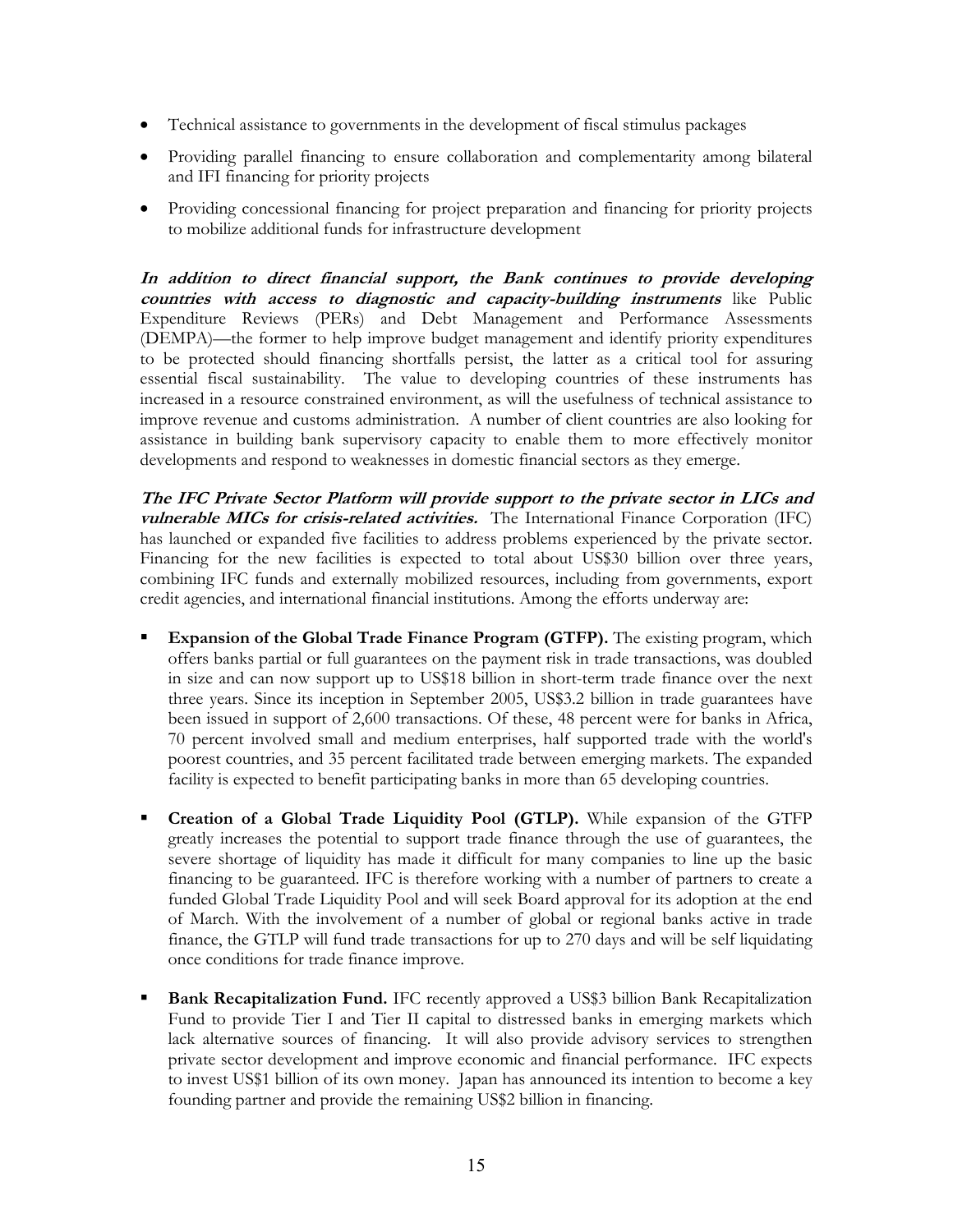- ! **Infrastructure Crisis Facility.** This IFC facility, which is part of the WBG's broader Infrastructure Recovery and Assets (INFRA) Platform, will help ensure that viable, privatelyfunded infrastructure projects in emerging markets have access to the funding they need to weather the financial crisis by providing temporary financing to private or public-private partnership infrastructure projects in emerging markets. Among other things, it will roll-over financing and temporarily substitute for commercial financing for new infrastructure projects, if funding is unavailable. IFC expects to invest a minimum of US\$300 million and mobilize between US\$1.5 billion and US\$10 billion from other sources.
- ! **Microfinance Liquidity Facility.** As one of the top three international investors in microfinance, IFC has designed a liquidity facility to help ensure availability of adequate refinancing for Microfinance Institutions amidst the market turmoil. The US\$500 million facility is a joint effort with Germany's KfW. Using three of the industry's largest fund managers, the facility will provide refinancing options of up to 70 percent of the microfinance market. IFC expects to invest up to \$150 million.

**In addition, IFC will contribute up to €2 billion in a coordinated effort (with the EBRD and the EIB) to finance assistance to businesses hit by the crisis in Central and Eastern Europe.** It will be disbursed through IFC's various crisis response initiatives in sectors including banking, infrastructure, and trade as well as through its traditional investment and advisory services. This is part of a broader  $\epsilon$ 24.5 billion joint effort to support the banking sectors in the region and to fund lending to businesses hit by the global economic crisis, of which the World Bank Group will provide support of about €7.5 billion.

**The Multilateral Investment Guarantee Agency (MIGA) continues to focus its guarantee activity in higher risk/low income countries and on difficult structured finance transactions.** During December of 2008 and January 2009, MIGA approved US\$675 million in guarantees in support of loans to three foreign-owned financial institutions operating in Ukraine. A US\$95 million guarantee was provided to a subsidiary of foreign-owned financial institution operating in Russia. Similar guarantees are being explored for banks operating in other Eastern Europe countries and in Africa, in collaboration with IFC. MIGA is in the process of proposing changes to its operational regulations to allow it to respond more rapidly to emerging needs.

## **VII. Urgent Priorities**

By any standard, the magnitude of challenge faced by policymakers is massive and minimizing the impact of the crisis on vulnerable populations and households is going to require concerted and coordinated action. On the positive side, there is a growing recognition of what needs to be achieved to put all countries—advanced and developing—back on the path to sustained growth and poverty reduction:

- **1. Restore confidence**: Only by restoring confidence in the global financial system will the financing needed for growth—including through short-term trade finance, medium-term debt rollovers, and long-term FDI, including via public-private partnerships—resume at the level required to restart growth.
- **2. Restore aggregate demand**: Without restoring aggregate demand, job prospects will remain poor and unemployment will continue to rise, creating its own cycle of economic, social and political pressures. Key to this will be renewed growth in global trade, with the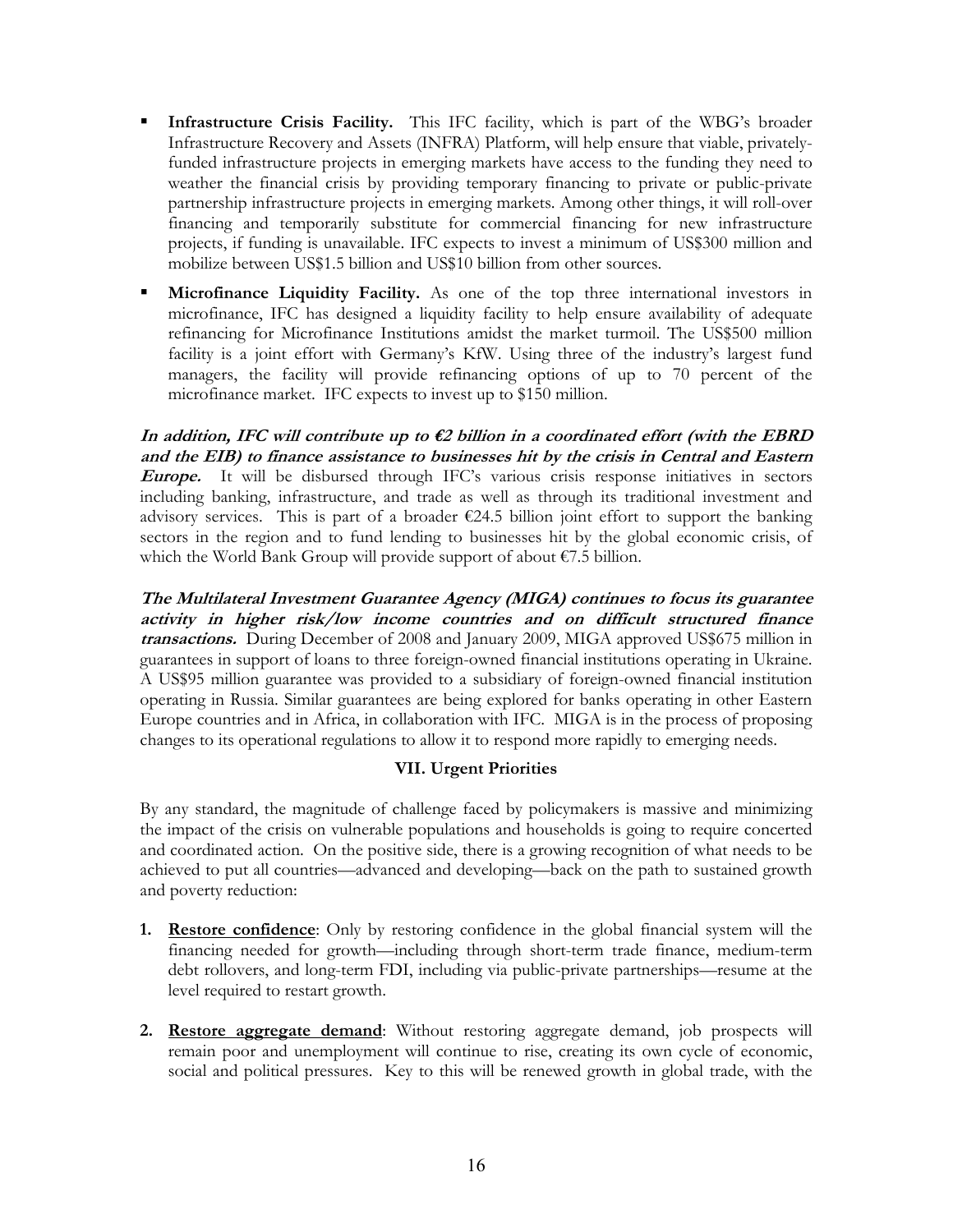provision of trade finance a high priority. But one of the greatest threats to increased trade flows is protectionism and beggar-thy-neighbor policies, which need to be resolutely resisted.

- **3. Increase concessional flows**: With needs mounting, and progress to the MDGs under increasing threat, now is not the time to cut pull back from commitments to increase both the quantity and quality of ODA. Indeed, under current circumstances, donors should make a concerted effort to enhance the share of assistance that is untied and provided in the form of budget support.
- 4. **Enhance the counter-cyclical impact of lending from the IMF and parallel financing from the MDBs**: Responding to the perils implied by the current economic situation will require that the IFIs become more nimble, innovative and flexible to ensure that resources are mobilized quickly and used to their greatest effect.
- 5. **Provide additional support to the private sector, particularly in emerging market economies**: With the risks of doing business having increased across the board, the official sector, through institutions like the IFC, will play an increasingly valuable role by sharing these risks. Increased collaboration and partnership between these facilities will be key to making the best use of available resources.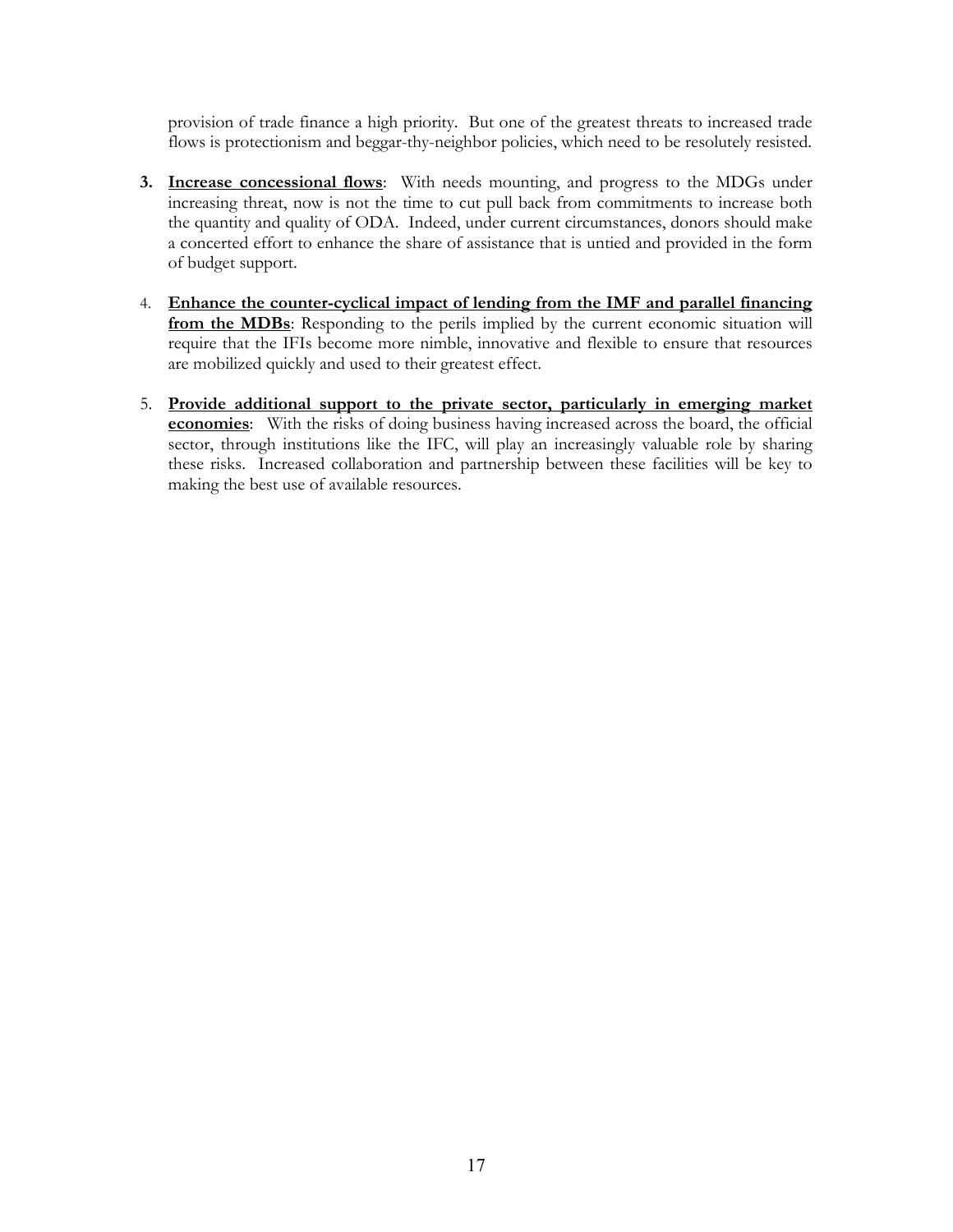#### **Annex 1: The Protectionist Tide**

**Protectionism remains a serious threat in the current environment.** Many countries are contemplating, or have already implemented, increased protection, which may be difficult to reverse and will slow the recovery. Since the beginning of the financial crisis, roughly 78 trade measures have been proposed or implemented, of which 66 involved trade restrictions. Of these, 47 measures were actually implemented, including by 17 of the G20. In addition, anti-dumping claims and actions increased 20 percent in 2008 relative to 2007; and 55 percent in the second half of 2008 relative to the first half of 2008.

**Agricultural subsidies, not counted in these numbers, have increased automatically with the recent fall in commodity prices**. In addition to changes in tariffs, nontariff barriers, such as licensing requirements and tighter application of product standards, are also being introduced. Governments are also taking measures to support specific industries through potentially tradedistorting measures, including by increasing subsidies as part of fiscal stimulus packages. While government financial support packages do not necessarily distort trade, public intervention targeted at specific export-oriented industries or competing import industries are akin to protectionism and run the risk of starting a subsidy race among nations. In addition, there is a risk that governments providing "bailouts" to domestic banks may exert pressure on those banks to use those resources within their countries rather than to provide trade finance that would go to foreign countries.

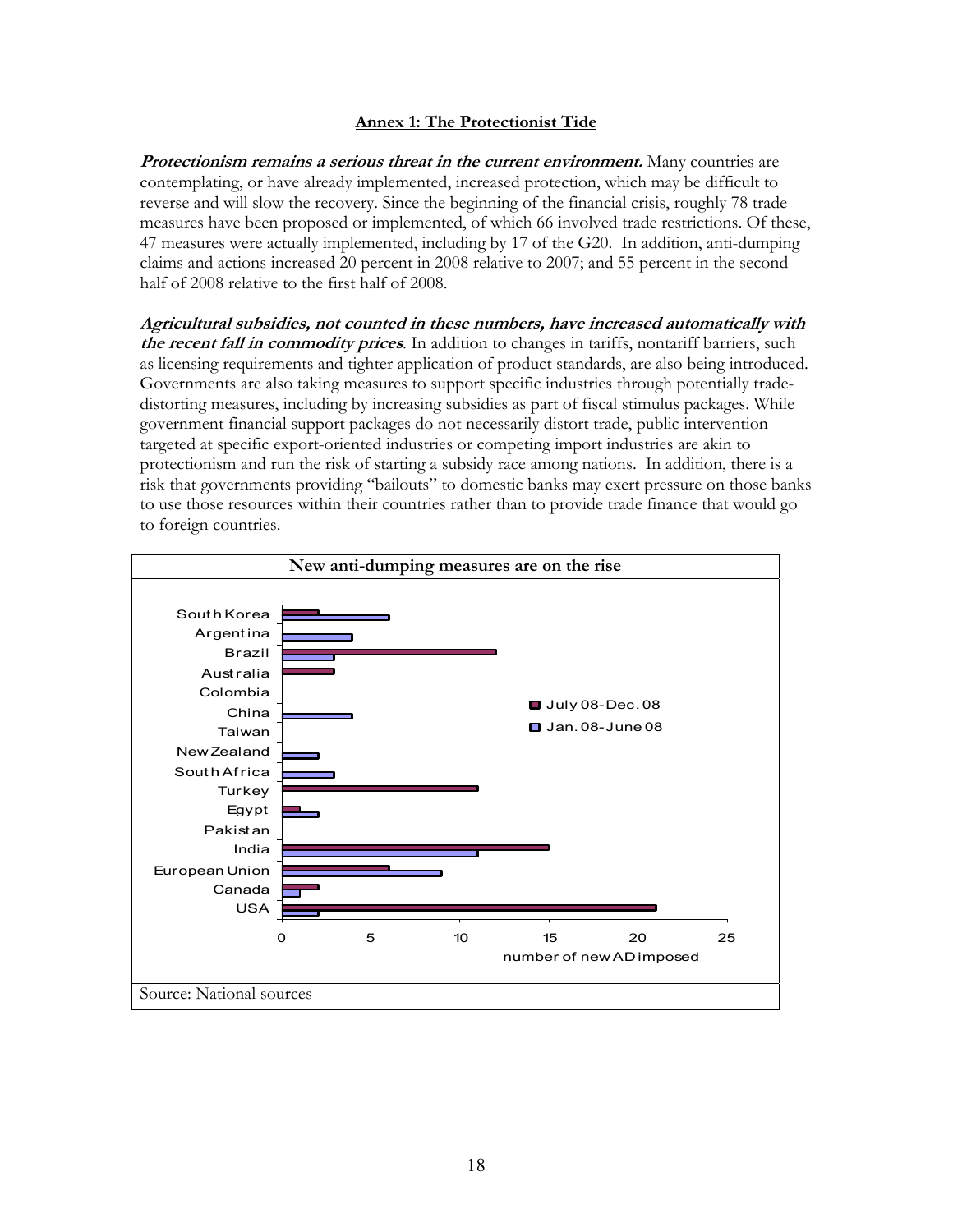#### **Endnotes**

1 For a discussion of the origins of crisis, see Jaffe, D.M., *The U.S. Subprime Mortgage Crisis: Issues Raised and Lessons Learned*, Commission on Growth and Development Working Paper 28, June 2008.

2 World Economic Outlook Update, International Monetary Fund, January 28, 2009

 $\overline{a}$ 

3 The IMF's January WEO forecast for Sub-Saharan Africa predicts growth in 2009 will slow to 3.5 percent from an estimated 5.4 percent in 2008. However, there is considerable variation around this average, with several countries particularly vulnerable.

4 There have been a few exceptions. For example, gold prices remain above their historical average, reflecting, in part, the status of gold as a haven in times of turmoil.

5 See, for example, *Double Jeopardy: Responding to High Food and Fuel Prices*, World Bank, 2008.

6 For countries that had previously been subsidizing food and fuel prices, this will provide a welcome respite. That said, the net impact on the terms of trade of the respective declines in commodity prices is still expected to be negative in 2009 for between 25 and 30 LICs.

7 Bower, Geis and Winkler (2007) report that between 1999 and 2005, at least 10 West and Central African countries experienced terms of trade declines of at least 10 percent.

8 Marinkov and Burger, "The Various Dimensions of Commodity Dependence in Africa", South African Journal of Economics, Volume 73:2, June 2005

9 Kumah, F. and J. Matovu, "Commodity Price Shocks and the Odds on Fiscal Performance: a Structural VAR Approach", IMF Working Paper WP/05/171, August 2005

10 Vladkova-Hollar, I. and Jeronim Zettelmeyer, "Fiscal Positions in Latin America: Have They Really Improved?" IMF Working Paper 08/173; May 1, 2008

11 In Africa, as a result of a drying up in trade finance, there has been an increased use of "cash in advance" transactions.

12 Dealogic is a leading provider of global investment banking analysis and systems and one of the few sources of information on trade finance developments.

<sup>13</sup> Trade finance data reported by Dealogic covers structured trade finance operations such as syndicated loans or commodity trade finance operated by banks. It does not include private bilateral deals which actually make up the bulk of the estimated US\$2.8 trillion of trade finance.

<sup>14</sup> Institute for International Finance, *Capital Flows to Emerging Market Economies*, January 27, 2009. these estimates are consistent with an assumption for 2009 global growth of -1.1 percent, considerably more pessimistic than the recent IMF WEO forecast of 0.5 percent. The IIF's increased pessimism concentrated in their forecasts for Latin American and Emerging Europe growth in 2009.